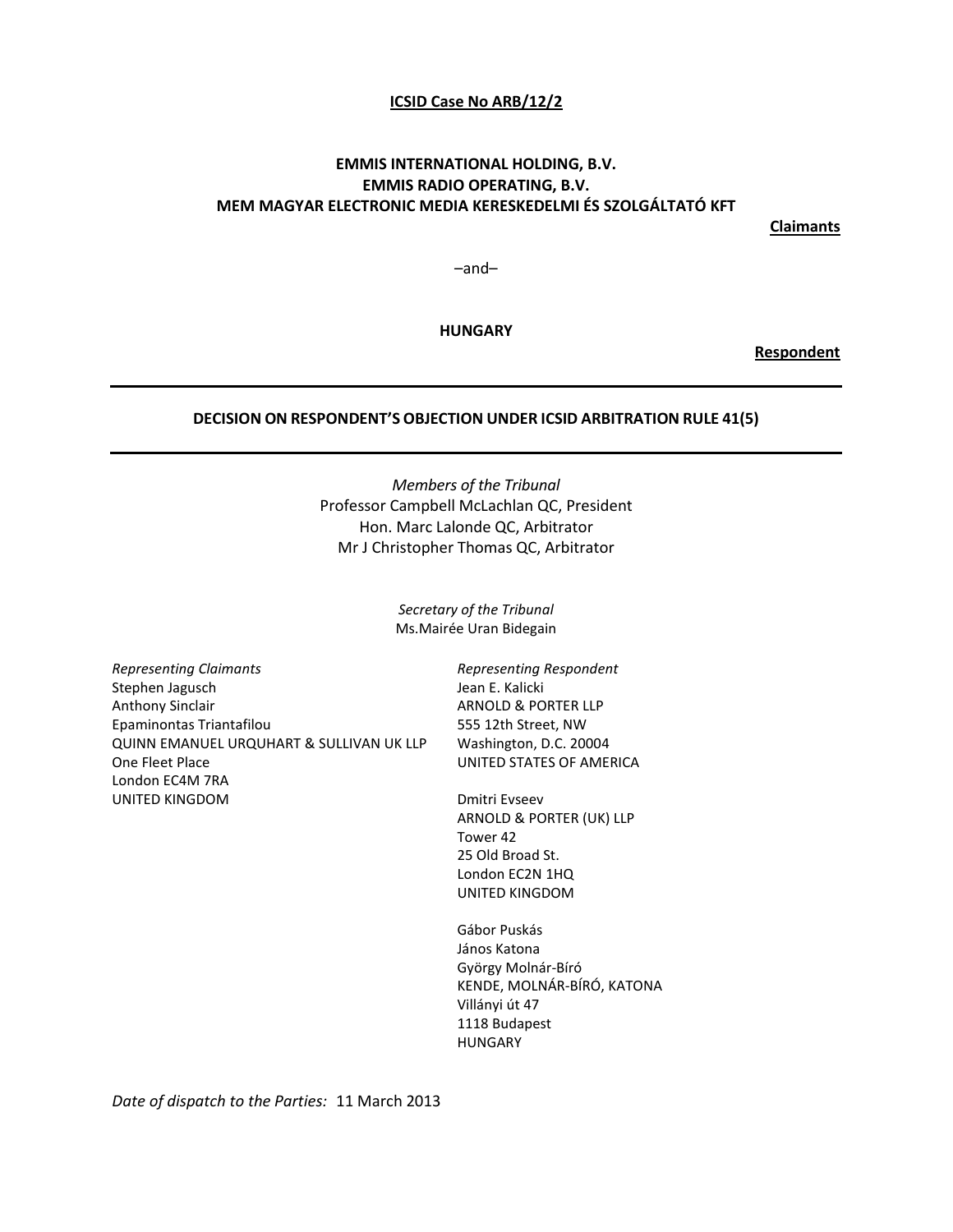# TABLE OF CONTENTS

| $\mathbf{I}$ . |                |                                                                            |  |  |
|----------------|----------------|----------------------------------------------------------------------------|--|--|
| H.             |                |                                                                            |  |  |
|                | Α.             |                                                                            |  |  |
|                | <b>B.</b>      |                                                                            |  |  |
|                | C.             | Respondent's Rule 41(5) Objection and the First Session of the Tribunal  3 |  |  |
| III.           |                |                                                                            |  |  |
|                | Α.             |                                                                            |  |  |
|                | <b>B.</b>      |                                                                            |  |  |
|                | $\mathsf{C}$ . |                                                                            |  |  |
| IV.            |                |                                                                            |  |  |
|                | Α.             |                                                                            |  |  |
|                | <b>B.</b>      |                                                                            |  |  |
|                | $\mathsf{C}$   |                                                                            |  |  |
| $V_{\cdot}$    |                |                                                                            |  |  |
|                | A.             |                                                                            |  |  |
|                | <b>B.</b>      |                                                                            |  |  |
| VI.            |                |                                                                            |  |  |
|                | Α.             |                                                                            |  |  |
|                | В.             |                                                                            |  |  |
| VII.           |                |                                                                            |  |  |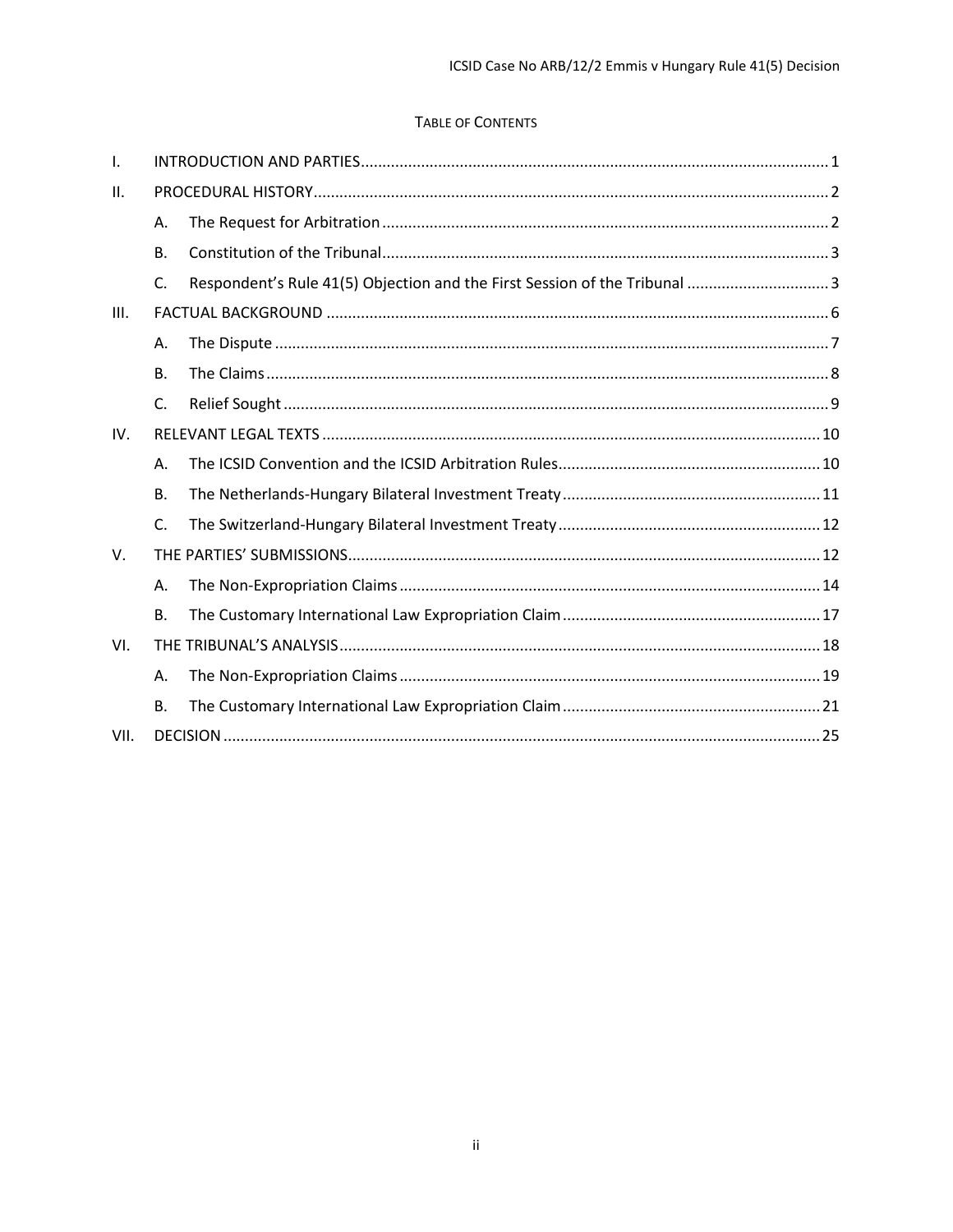GLOSSARY OF DEFINED TERMS

| <b>Arbitration Rules</b>               | <b>ICSID Rules of Procedure for Arbitration</b><br>Proceedings                                                                                                                      |
|----------------------------------------|-------------------------------------------------------------------------------------------------------------------------------------------------------------------------------------|
| Claimants' Response                    | Claimants' letter responding to Respondent's<br>Arbitration Rule 41(5) Objection dated 18<br>September 2012.                                                                        |
| <b>Emmis International</b>             | Emmis International Holding, B.V., the First<br>Claimant                                                                                                                            |
| <b>Emmis Radio</b>                     | Emmis Radio Operating B.V., the Second Claimant                                                                                                                                     |
| <b>ICSID Convention</b>                | Convention on the Settlement of Investment<br>Disputes Between States and Nationals of Other<br>States dated March 18, 1965                                                         |
| ICSID/the Centre                       | International Centre for Settlement of Investment<br><b>Disputes</b>                                                                                                                |
| MEM                                    | Mem Magyar Electronic Media Kereskedelmi és<br>Szolgáltató Kft, the Third Claimant                                                                                                  |
| <b>Netherlands BIT</b>                 | Agreement between the Kingdom of the<br>Netherlands and the Hungarian People's Republic<br>for the encouragement and reciprocal protection<br>of investments dated 2 September 1987 |
| PO No1                                 | Procedural Order No 1 dated 5 October 2012                                                                                                                                          |
| <b>Request/Request for Arbitration</b> | Amended Request for Arbitration dated 27<br>December 2012                                                                                                                           |
| Rule 41(5) Objection                   | Respondent's Objection pursuant to ICSID<br>Arbitration Rule 41(5) dated 31 August 2012                                                                                             |
| <b>Revised Amended Request</b>         | Revised Amended Request for Arbitration filed by<br>Claimants on 18 October 2012                                                                                                    |
| Slàger Radio                           | Slàger Rádio Műsorzolgáltató Zrt                                                                                                                                                    |
| Switzerland BIT                        | Agreement between the Swiss Confederation and<br>the Hungarian People's Republic on the Reciprocal<br>Promotion and Protection of Investments dated 5<br>October 1988               |
| <b>Treaties</b>                        | Netherlands BIT and Switzerland BIT                                                                                                                                                 |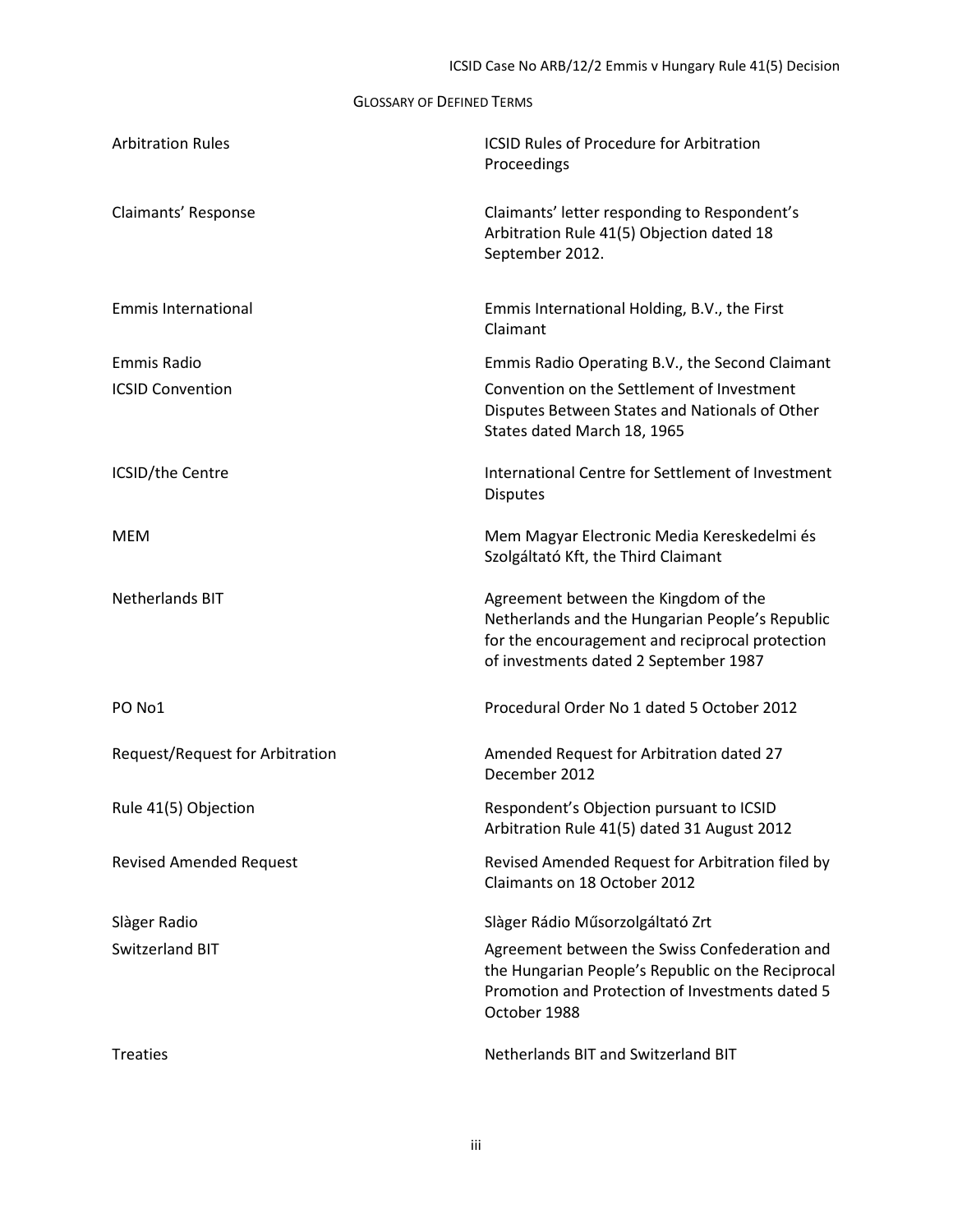#### <span id="page-3-0"></span>**I. INTRODUCTION AND PARTIES**

- 1. The present dispute is submitted to the International Centre for Settlement of Investment Disputes ("ICSID" or the "Centre") on the basis of the Agreement between the Kingdom of the Netherlands and the Hungarian People's Republic for Encouragement and Reciprocal Protection of Investments dated 2 September 1987, which entered into force on 1 June 1988 (the "Netherlands BIT"), the Agreement Between the Swiss Confederation and the Hungarian People's Republic on the Reciprocal Promotion and Protection of Investments dated 5 October 1988, which entered into force on 16 May 1989 (the "Swiss BIT" and jointly with the Netherlands BIT, the "Treaties"), and the Convention on the Settlement of Investment Disputes between States and Nationals of Other States, which entered into force on October 14, 1966 (the "ICSID Convention"). The Hungarian People's Republic ratified the ICSID Convention on 4 February 1987 and it entered into force for Hungary on 6 March 1987.
- 2. The Claimants are Emmis International Holding, B.V. ("Emmis International"), Emmis Radio Operating, B.V. ("Emmis Radio"), and Mem Magyar Electronic Media Kereskedelmi és Szolgáltató Kft ("MEM"). Emmis International and Emmis Radio are both corporations organized and existing under the laws of the Netherlands with their principal place of business in Amsterdam, The Netherlands. MEM is a company organized and existing under the laws of Hungary, allegedly controlled by a Swiss national. These parties will be collectively referred to hereinafter as "Claimants."
- 3. The Respondent is Hungary and is referred to as "Hungary" or "Respondent."
- 4. The Claimants and the Respondent will be hereinafter collectively referred to as the "Parties."
- 5. The Parties' respective legal counsel of record in this arbitration are listed above on page (i). Claimants were represented by Covington & Burling until 17 January 2013, when, with the consent of the Claimants, that firm came off the record. On 8 February 2013, following a suspension of the proceedings ordered by the Tribunal in order to enable the Claimants to appoint new counsel, the firm of Quinn Emanuel was appointed to represent the Claimants in this arbitration.
- 6. The dispute relates to the alleged unlawful treatment accorded by Respondent to a national FM-radio frequency broadcasting licensee in which Claimants held their investments.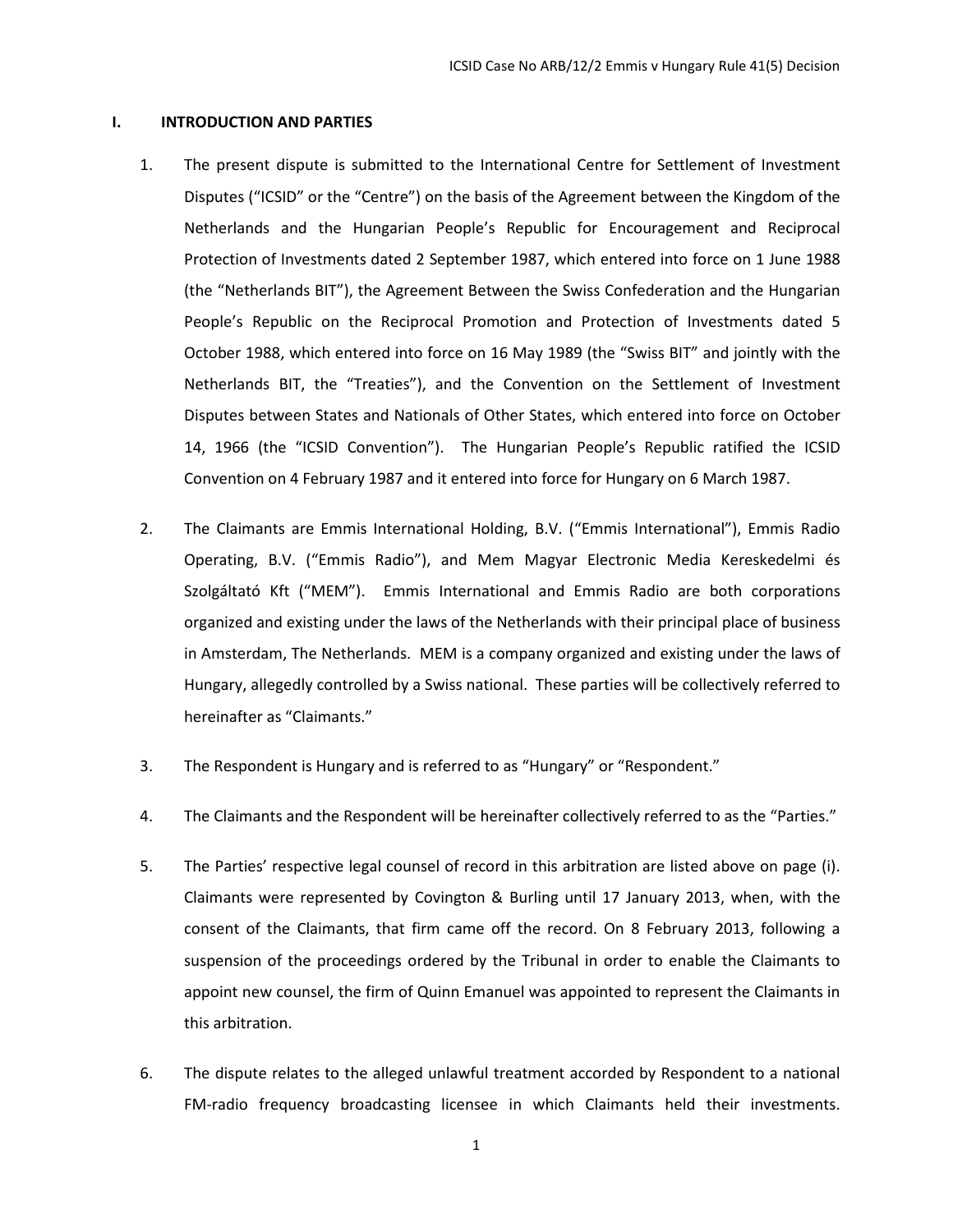Respondent submits an objection pursuant to ICSID Arbitration Rule 41(5), alleging that certain of the disputes set forth in Claimants' request for arbitration shall be dismissed for manifest lack of legal merit because Hungary did not accord its consent to submit such disputes to ICSID arbitration. This ruling decides on Respondent's objection after careful consideration of the Parties' written submissions and oral presentations at the occasion of the First Session.

#### <span id="page-4-1"></span><span id="page-4-0"></span>**II. PROCEDURAL HISTORY**

#### **A. The Request for Arbitration**

- 7. On 28 October 2011, ICSID received a request for arbitration on behalf of Emmis International, Emmis Radio, MEM, Accession Mezzanine Capital L.P. and Danubius Kereskedőház Vagyonkezelő Zrt against Hungary.<sup>[1](#page-4-2)</sup>
- 8. Hungary presented communications dated 16 November 2011, and 4 and 7 December 2011, objecting to the registration of the 28 October 2011 request. The Requesting Parties submitted a response to such letters on 18 and 30 November, 2011 and 6 December 2011.
- 9. On 9 December 2011, the Centre reminded the Requesting Parties that "the jurisdiction of the Centre shall extend to any legal dispute arising directly out of *an investment*" (emphasis added) and notified them that "[i]n the absence of consent by all disputing parties to join disputes relating to manifestly separate investments, the Secretary-General cannot proceed to register the Request for Arbitration as submitted to the Centre."<sup>[2](#page-4-3)</sup>
- 10. Accordingly, on 27 December 2012, the Centre received two separate requests for arbitration against Hungary. One request was filed on behalf of the Claimants in this arbitration, as defined in paragraph 2 above, which allege to be investors in Slàger Rádio Műsorzolgáltató Zrt ("Slàger Radio") (the "Request" or "Request for Arbitration"). Another request for arbitration was filed on behalf of the other claimants in the request of 28 October 2011. This second

<span id="page-4-2"></span><sup>1</sup> *See* Request for Arbitration, n2.

<span id="page-4-3"></span> $2$  Letter from ICSID Secretary General to the Parties, dated 9 December 2011.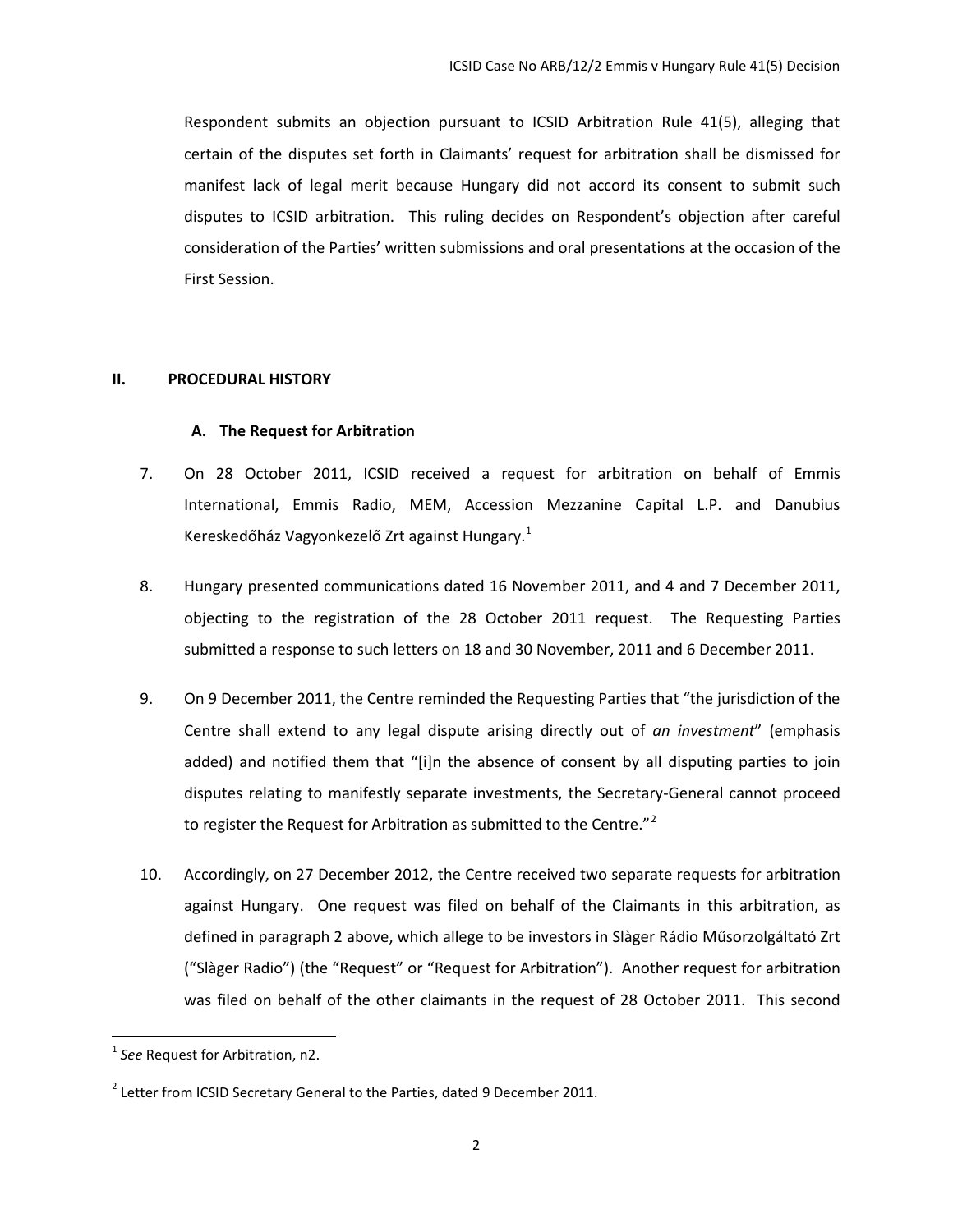separate request for arbitration was registered under ICSID Case No. ARB/12/3, being heard by a distinct arbitral tribunal. $3$ 

11. On 18 January 2012, the Secretary-General of ICSID registered the Request in accordance with Article 36(3) of the ICSID Convention and notified the Parties of the registration.

# **B. Constitution of the Tribunal**

- <span id="page-5-0"></span>12. By letter dated 6 April 2012, Claimants communicated to the Centre the Parties' agreement on the method of constitution of the Tribunal. In accordance with this method, the Tribunal would be composed of three arbitrators: one member of the Arbitral Tribunal appointed by each of the Parties and the third arbitrator, who would act as its President, to be appointed by agreement of the two co-arbitrators in consultation with the Parties.
- 13. Following this agreement, the Tribunal was constituted in accordance with Article 37(2)(a) of the ICSID Convention and is composed of Professor Campbell McLachlan QC, a national of New Zealand, President, appointed by agreement of the co-arbitrators in consultation with the Parties; the Honorable Marc Lalonde QC, a national of Canada, appointed by Claimants; and Mr J. Christopher Thomas QC, a national of Canada, appointed by Respondent.
- 14. On 15 August 2012, the Secretary-General notified the Parties that all three arbitrators had accepted their appointments and that the Tribunal was therefore deemed to have been constituted on that date, in accordance with Rule 6(1) of the ICSID Rules of Procedure for Arbitration Proceedings ("Arbitration Rules"). Ms Mairée Uran Bidegain, ICSID Legal Counsel, was designated to serve as Secretary of the Tribunal.

# **C. Respondent's Rule 41(5) Objection and the First Session of the Tribunal**

<span id="page-5-1"></span>15. On 31 August 2012, Respondent submitted Preliminary Objections pursuant to ICSID Arbitration Rule 41(5) ("Rule 41(5) Objection"). As further detailed below, Hungary objected to two categories of claims in the Amended Request in each case on the ground that it has not

<span id="page-5-2"></span><sup>&</sup>lt;sup>3</sup> Claimants to this arbitration and the claimants in ICSID Arbitration ARB/12/3 appointed Mr. Marc Lalonde to both proceedings (*see* Procedural Details of ICSID Arbitration No. ARB/12/3, publicly available on the ICSID website, at https://icsid.worldbank.org, last visited on 8 December 2012). The other two members of each of the arbitral tribunals differ.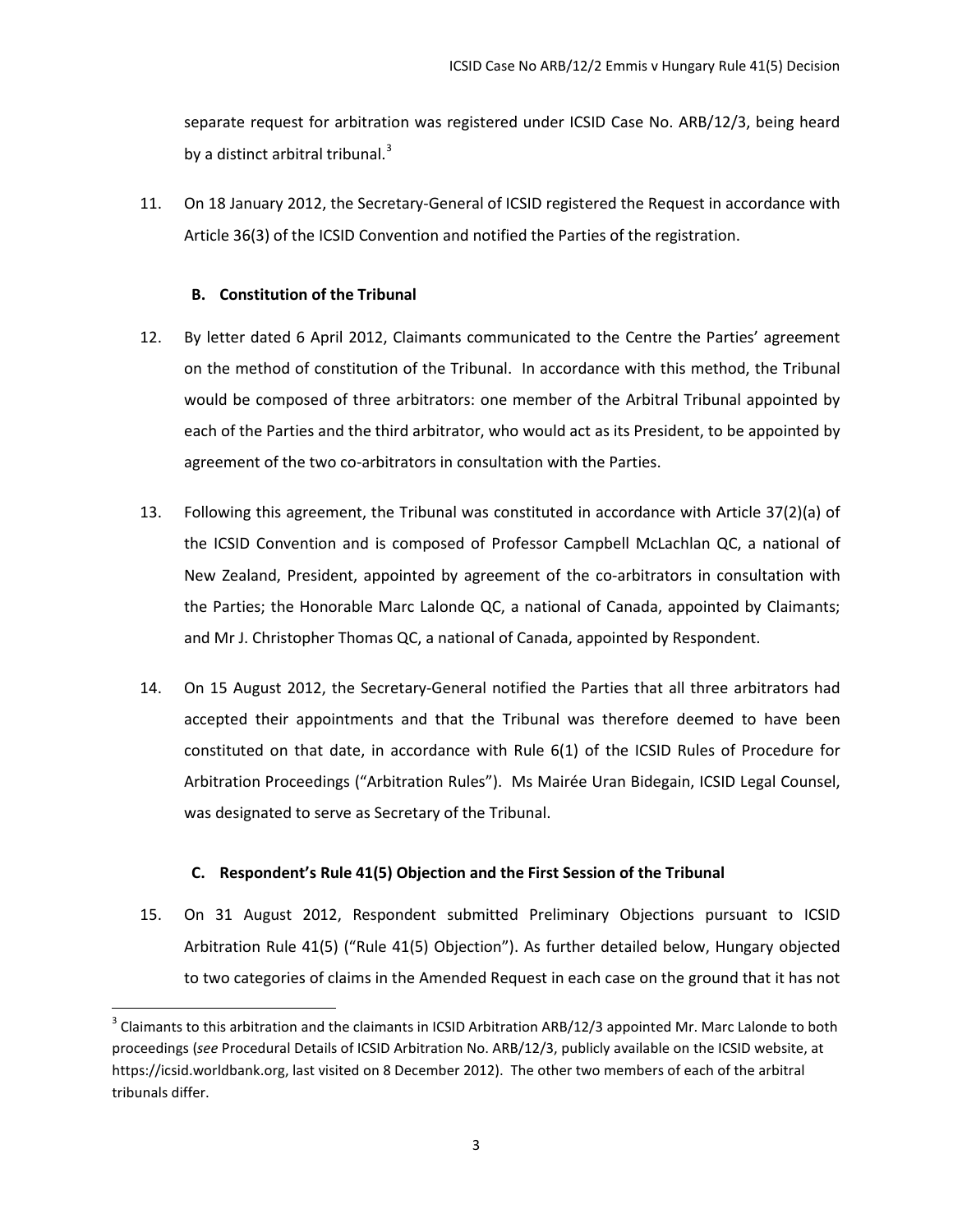consented to arbitration in respect of such claims pursuant to the instruments of consent, being the relevant provisions of the Treaties, namely:

- (1) Treaty claims other than expropriation;  $4$  and,
- (2) Customary international law claims.<sup>[5](#page-6-1)</sup>
- 16. On 4 September 2012, the Secretary of the Tribunal transmitted to the Parties a draft Agenda of the items to be discussed at the first session of the Tribunal (the "Draft Agenda"). The Draft Agenda included an item for Respondent's Rule 41(5) Objection.
- 17. On 18 September 2012, Claimants filed their Response on Respondent's Rule 41(5) Objection. The Claimants submitted that "Respondent's invocation of Rule 41(5) is unnecessary, and the Tribunal need not consider the merits of the Objection." Claimants contended that inclusion of the contested claims in the Request for Arbitration was proper, as Respondent could have chosen to consent to arbitrate these claims, but acknowledged that Respondent had refused to consent to arbitrate non-expropriation claims in this case.
- 18. On 19 September 2012, the Parties submitted their Joint Statement (the "Statement") on the Draft Agenda. As to the Rule 41(5) Objection, the Statement recorded: $6$

Following Claimants' letter of 18 September 2012, the Parties agree that a schedule of written pleadings, evidence or a hearing on the Rule 41(5) Objection filed by Respondent is unnecessary.

Respondent requests that the Tribunal issue a brief decision on the Rule 41(5) Objection confirming that the dispute before the Tribunal is limited to claims of expropriation under the Netherlands–Hungary and Switzerland–Hungary bilateral investment treaties. Claimants contend that, for the reasons stated in their letter of 18 September 2012, it was unnecessary for Respondent to submit a Rule 41(5) objection and that the Tribunal need only take note of Claimants' position as stated in their letter of 18 September 2012.

<span id="page-6-0"></span> $4$  Rule 41(5) Objection, [18] – [31].

<span id="page-6-1"></span> $<sup>5</sup>$  Ibid, [32] - [36].</sup>

<span id="page-6-2"></span> $<sup>6</sup>$  Statement, [13].</sup>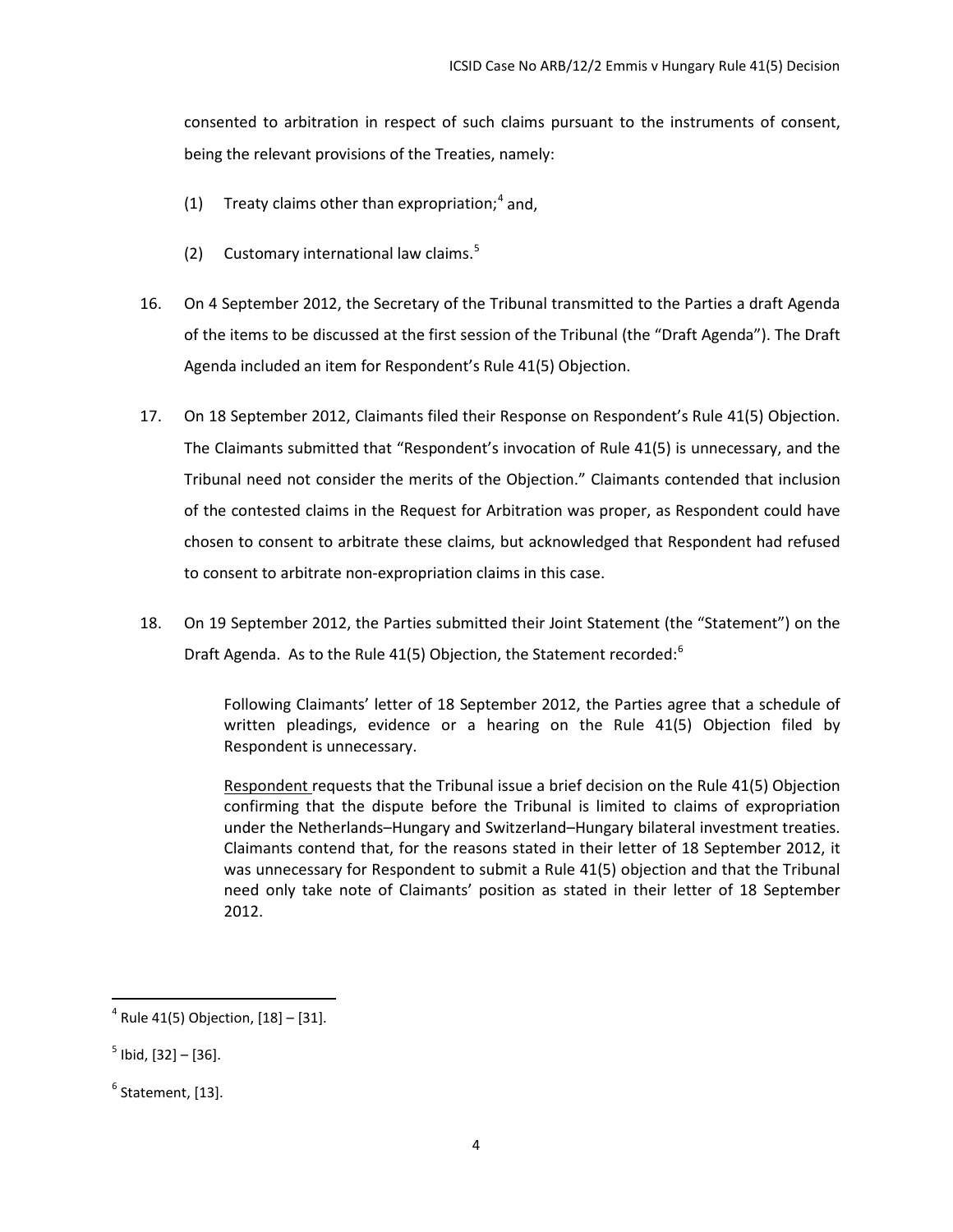- 19. On 20 September 2012, the Respondent submitted observations on the question whether a decision from the Tribunal on the Rule 41(5) Objection was still required, to which Claimants responded by letter of 24 September 2012.
- 20. The First Session of the Tribunal was held via video conference on 24/25 September 2012.<sup>[7](#page-7-0)</sup> During this session, the Parties were given an opportunity to be heard by the Tribunal on the disposition of the Rule 41(5) Objection. The Tribunal raised with the Parties the question whether it would help in clarifying the scope of the proceedings, in the light of the measure of agreement already reached between the parties, if the Claimants were to file a revised amended request, striking through those passages that the Claimants accepted could not be pursued within the framework of the present arbitration. Both parties accepted this proposal, although the Respondent maintained its position that it was in addition entitled to a ruling on its Rule 41(5) Objection.
- 21. On 5 October 2012, the Tribunal issued its Procedural Order No. 1 ("PO No1"), setting out the procedural rules that Claimants and Respondent have agreed to, and that the Arbitral Tribunal has determined, should govern this arbitration. The Parties confirmed, *inter alia*, that the Tribunal had been properly constituted and agreed on a schedule of pleadings for the merits phase.
- 22. Section 13 of PO No1 also embodied the Tribunal's determination with regard to the next steps to be taken in connection with the Rule 41(5) Objection. It provided:

13.1 Following Claimants' letter of 18 September 2012, the Parties have agreed that a schedule of written pleadings, evidence or a hearing on the Rule 41(5) Objection filed by Respondent is unnecessary.

13.2 Claimants shall file by Friday 19 October 2012 an amended Request for Arbitration striking through the passages referring to any non-expropriation claims that it considers no longer pending before this Tribunal on the basis of Respondent's lack of consent to submit those disputes to ICSID arbitration, as set forth in Claimants' correspondence of 18 and 24 September 2012.

<span id="page-7-0"></span> $7$  The Parties and the Secretary of the Tribunal meet at the offices of the World Bank in Washington D.C. to attend the first session, while the members of the Tribunal joined via video-conference, each from Montreal, London and Wellington. Given the time differences, the President of the Tribunal presided the session on 25 September 2012, while it was still 24 September 2012 for the other members of the Tribunal and the Parties.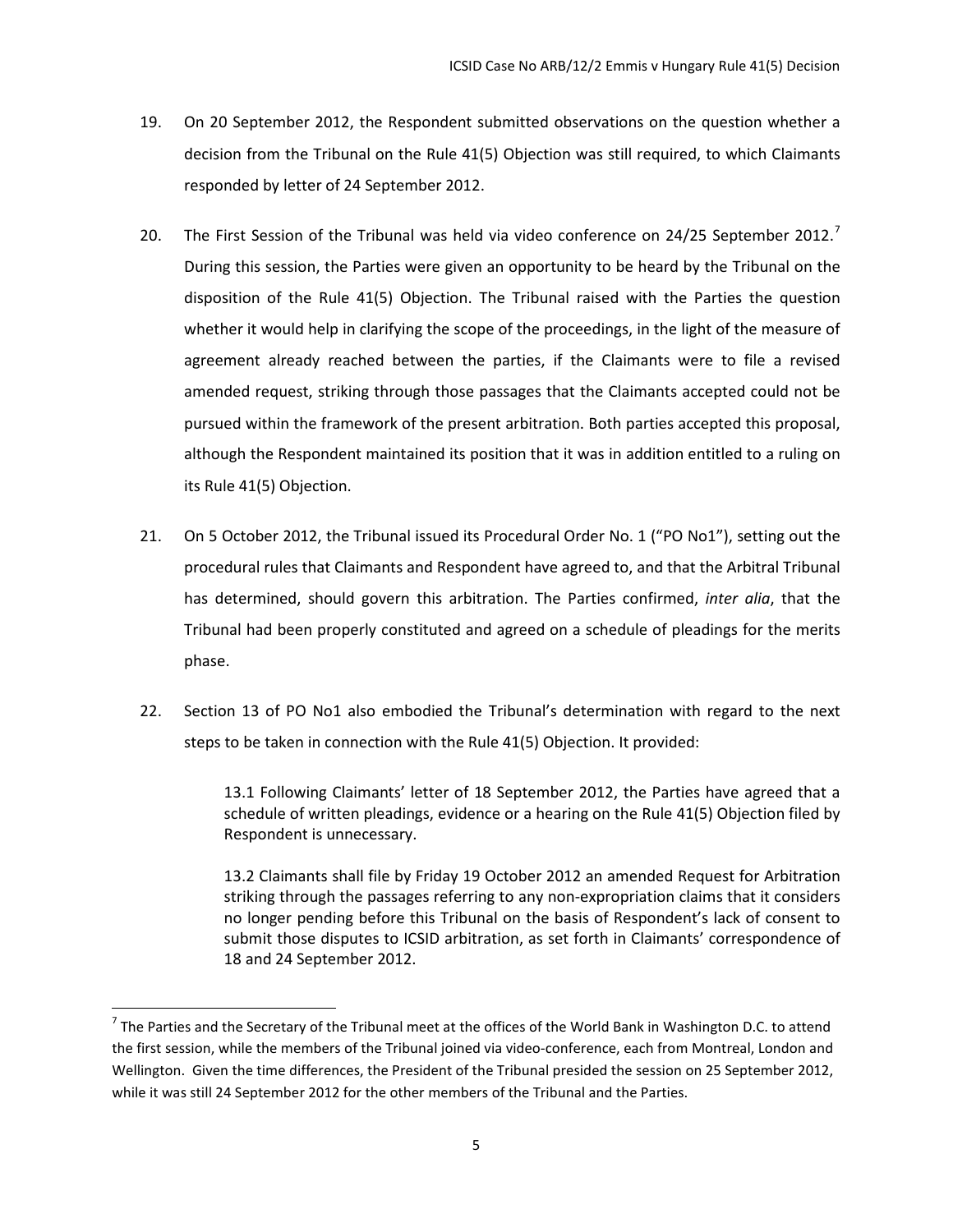13.3 Upon receipt of the Amended Request for Arbitration referred to in § 13.2 above, the Respondent shall have 10 business days within which to notify the Claimants and the Tribunal as to whether it maintains any objection that the Amended Request has correctly removed those claims that Claimants have agreed may not be pursued in these proceedings, following which the Tribunal will determine whether further relief, if any, is required under this paragraph.

- 23. On 18 October 2012 Claimants submitted a Revised Amended Request for Arbitration striking through certain passages of the Request for Arbitration and amending others (the "Revised Amended Request").
- 24. On 26 October 2012, Respondent filed its observations on the Revised Amended Request. Hungary submitted that "the Revised Request *fails to remove* allegations of breaches of various treaty provisions not relating to expropriation, and *maintains* the request that the Tribunal declare that Hungary has breached customary international law."<sup>[8](#page-8-1)</sup> Respondent filed an alternative strike-through version of the Revised Amended Request in order to clarify those portions of the Request to which it maintained an objection.
- 25. The Parties exchanged additional letters on Respondent's Rule 41(5) Objection, on 30 October 2012 from Claimants and on 7 November 2012 from both Parties. On 28 November 2012, the Tribunal granted Respondent a short opportunity to reply, which it did on 10 December 2012. By letter of 7 December 2012, Claimants declined a final opportunity to file additional observations on Respondent's Rule 41(5) Objection.

# <span id="page-8-0"></span>**III. FACTUAL BACKGROUND**

26. The Tribunal summarises below, insofar as relevant for the present Decision (i) the dispute; (ii) the claims; and (iii) the relief sought, as presented by Claimants in their Revised Amended Request for Arbitration. The Tribunal adopts no position with regard to the facts as described below. The Rule 41(5) Objection in the present proceedings relates solely to the scope of the Tribunal's jurisdiction *ratione materiae* by virtue of the instruments of consent. Accordingly, the Tribunal makes no ruling, at this stage in the proceedings, on the substantive merits of the

<span id="page-8-1"></span> $8$  Respondent's Letter dated 26 October 2012, 2, references omitted, emphasis in original.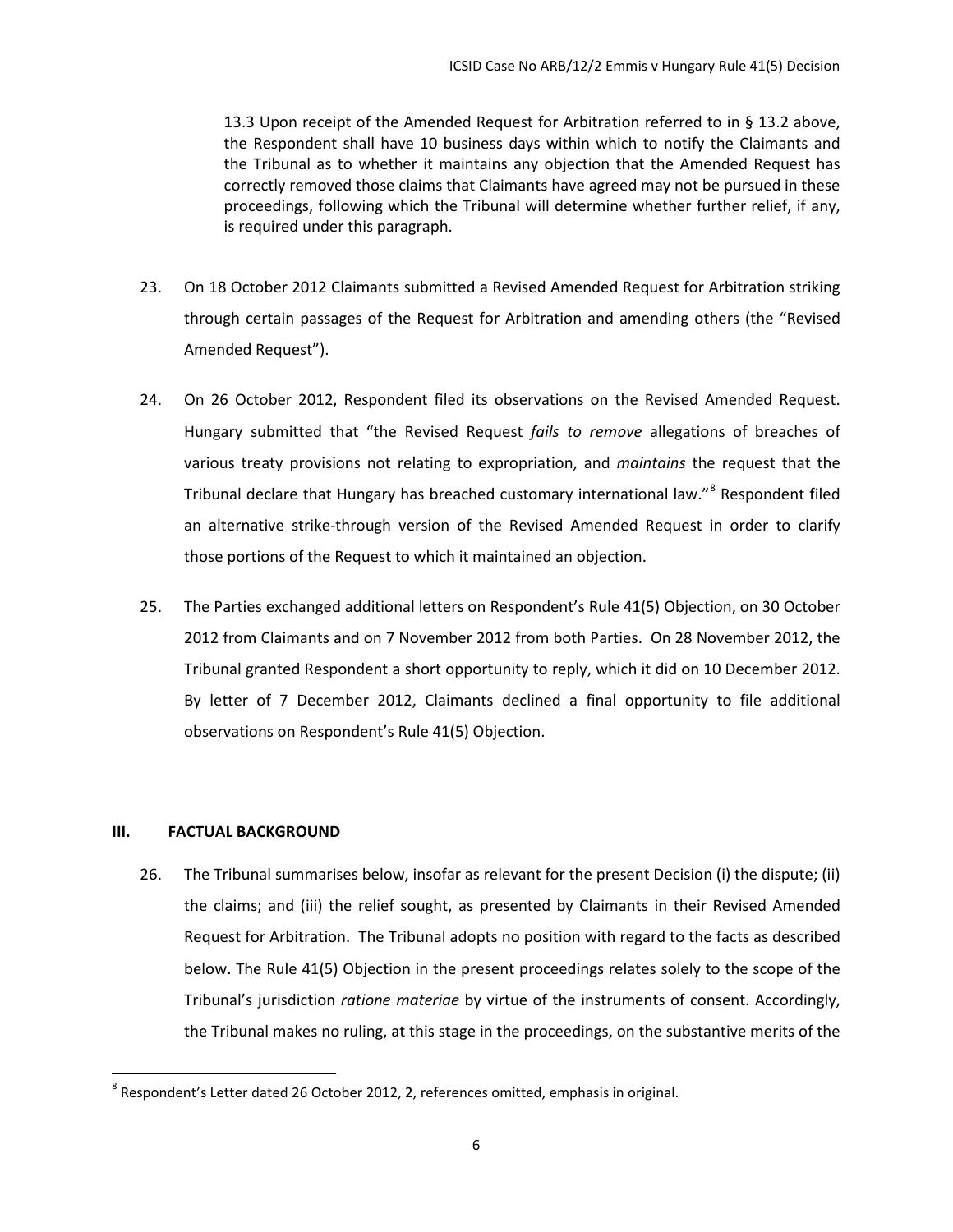Claimants' claims. For the purpose of such a determination, the arbitral tribunal must not prejudge the merits of the case. On the contrary, it must ordinarily presume the facts which found the claim on the merits as alleged by the claimant to be true (unless they are plainly without any foundation). In the application of those presumed facts to the legal question of its jurisdiction, the tribunal must then decide whether, as matter of law, those facts fall within or outside the scope of the consent to arbitrate. Where the objection is taken under the procedure provided in Rule 41(5), it will decide to grant the objection if one or more of the claims fall clearly outside the scope of its jurisdiction so that, for the purpose of these proceedings, the claim must be treated as being "manifestly without legal merit".

#### <span id="page-9-0"></span>**A. The Dispute**

- 27. The Claimants' case arises out of the alleged unlawful expropriation of the Claimants' investments in and related to, Slàger Radio, a Hungarian company and holder of one of the two national radio-broadcasting FM frequencies in Hungary.
- 28. Hungary's National Radio and Television Broadcasting Board (ORTT) first awarded Slàger Radio a seven-year license in 1997 after a competitive tender process, which was renewed in 2004 for a five year period. $9\,$  $9\,$  In 2009, ORTT published a call for tender for the issuance of the license held by Slàger Radio.
- 29. Claimants contend that this last tender procedure was "highly irregular" and "unlawful."<sup>[10](#page-9-2)</sup> It "did not accord … incumbent licensees, the preference in the tender guaranteed by Hungarian Law" and "the prevailing bidders (i) had prohibited conflicts of interest that should have disqualified their bids; (ii) no national broadcasting experience… and (iii) unfeasible business plans, among other irregularities. $"^{11}$  $"^{11}$  $"^{11}$
- 30. In addition, Claimants' allege, the prevailing bidders did not comply with the requirements of the applicable Media Law and the rules governing the tender, and had close ties with the two

<span id="page-9-1"></span><sup>9</sup> *See* Revised Amended Request, [38]-[39].

<span id="page-9-2"></span> $10$  Ibid, [3].

<span id="page-9-3"></span><sup>11</sup> Idem; *see also* [43]-[50].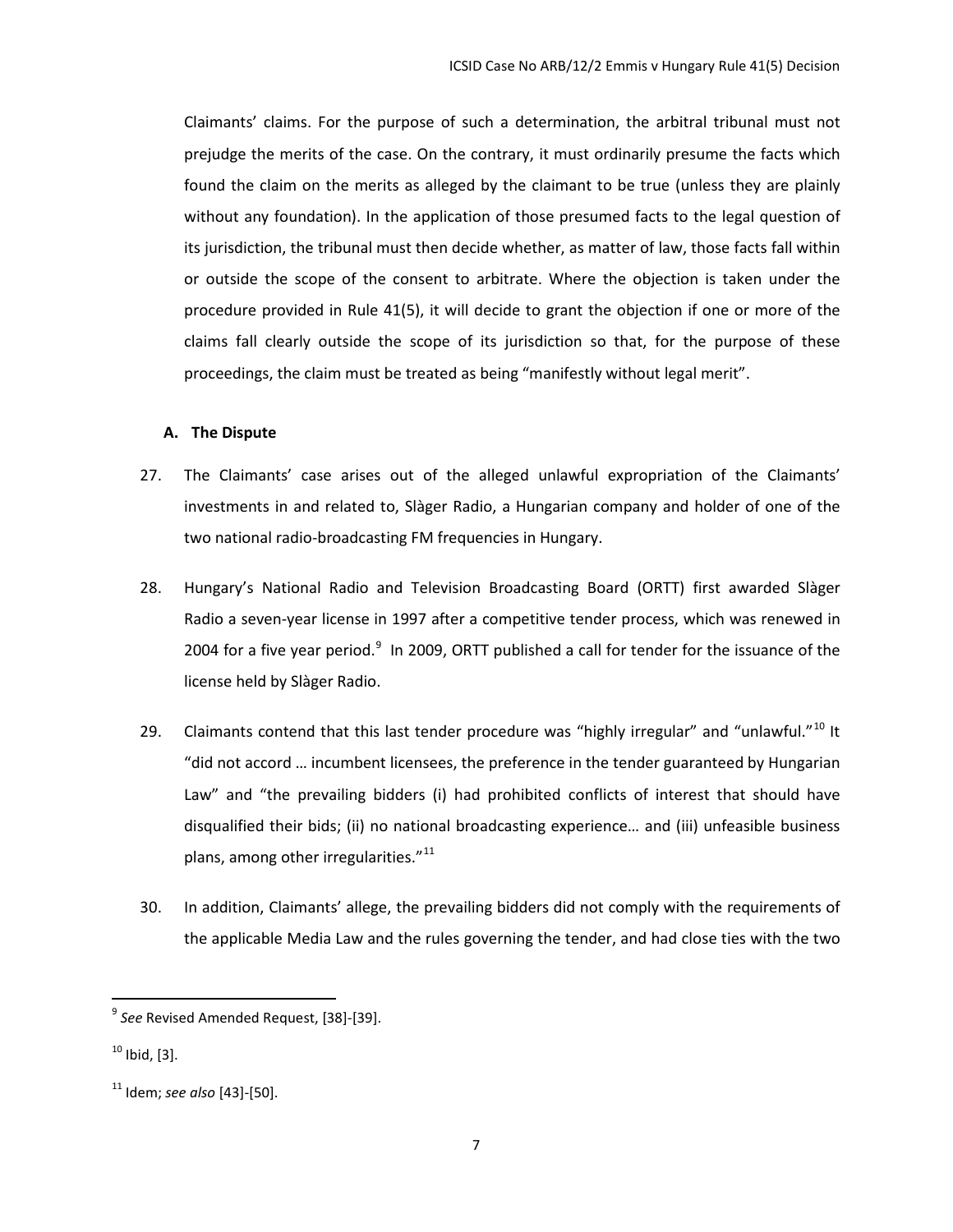leading political parties in Hungary, which was an important factor in the overall result of the relevant bidding process. $^{12}$  $^{12}$  $^{12}$ 

- 31. Moreover, the new bidders were awarded the frequencies "even before the Hungarian courts could investigate the irregularities making the tender illegal" and subsequently, "the Hungarian Media Law has been altered to ensure that there is no effective remedy under Hungarian Law for violations of the tender procedures..."<sup>[13](#page-10-2)</sup>
- 32. Thus, according to the Request, the Government's decision to conduct a highly irregular and unlawful tender procedures that concluded in the replacement of Slàger Radio as licensee of one of the two national radio-broadcasting frequencies after successfully operating for 12 years, resulted in the Claimant's expropriation of its investment (including the value of the stock of Slàger Radio, its operations and related assets).

# **B. The Claims**

<span id="page-10-0"></span>33. The Claimants, by their Revised Amended Request dated 18 October 2012, have indicated those claims which they continue to contend they are entitled to pursue in the present arbitration. The Tribunal reproduces below the relevant portions, in the form submitted by the Claimants pursuant to PO No1, showing the passages that the Claimants have already accepted should be struck through as being outside the scope of the Tribunal's jurisdiction:

> 65. The Respondent's measures described in the preceding paragraphs have expropriated, or nationalized, without compensation and without complying with the other requirements imposed by applicable law, the investments of Emmis International, Emmis Radio and MEM in and related to Sláger Radio and its operating activities. …

…

67. The Respondent's measures described above also violate its obligations under the Netherlands Treaty and the Switzerland Treaty (including the provisions of treaties with other States that are incorporated by the most-favored-nation principle of Article 3(2) of the Netherlands Treaty and Article 4(2) of the Switzerland Treaty), and customary international law.

<span id="page-10-1"></span> $12$  Ibid, [51]-[53].

<span id="page-10-2"></span><sup>13</sup> Ibid, [4]; *see also* [54]-[62].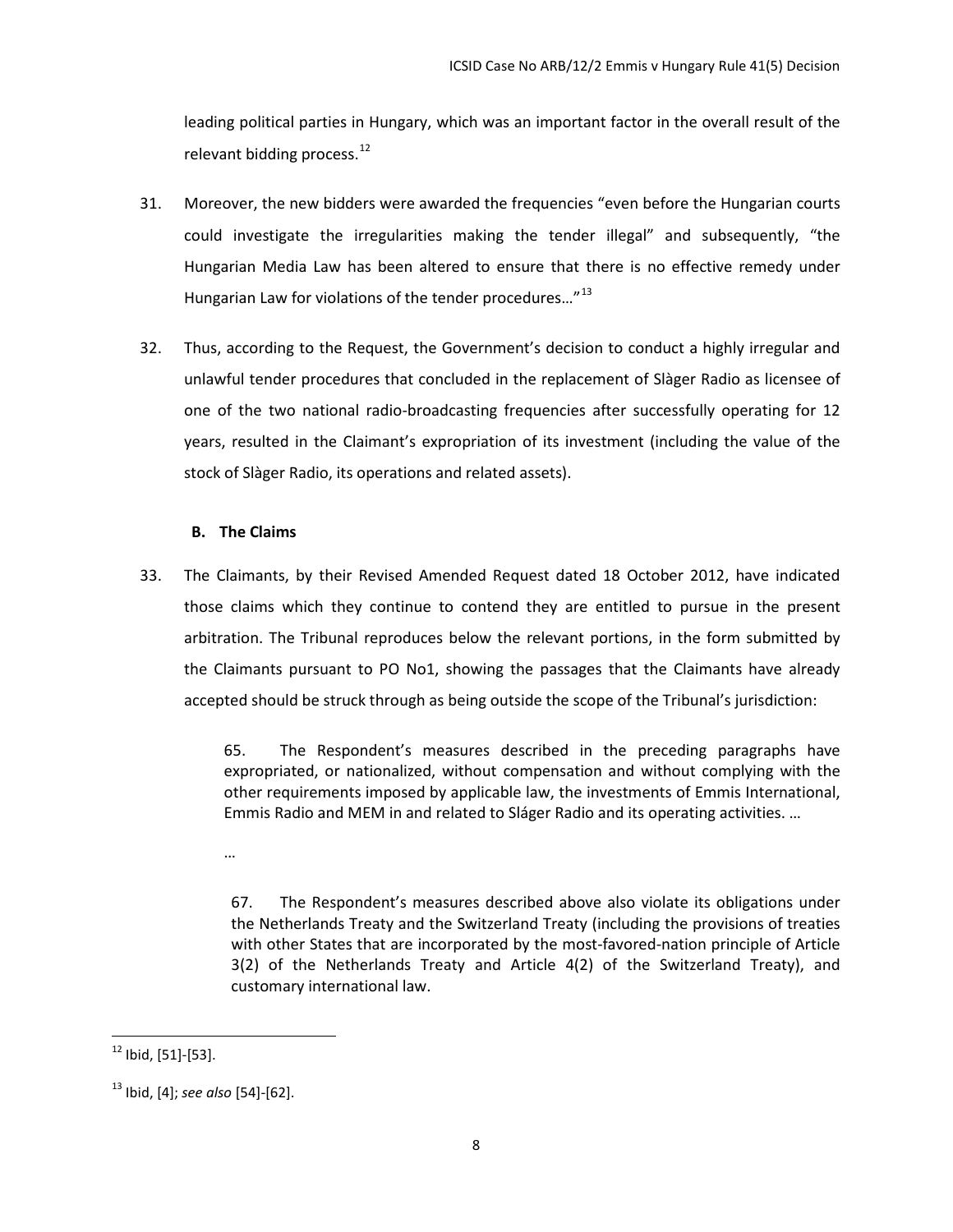68. The Respondent's additional violations of the Treaties include: (i) failure to observe obligations attendant upon a direct or indirect expropriation of an investment; (ii) failure to ensure and afford fair and equitable treatment to investments; (iii) failure to observe the duty not to impair by unreasonable or discriminatory measures the operation, management, maintenance, use, enjoyment or disposal of investments; (iv) nationality discrimination against the Claimants and in favor of Hungarian nationals in the award of radio-broadcasting licenses; and (v) failure to observe obligations entered into with regard to investments. …

69. Respondent's violations of customary international law include (i) breach of the international minimum standard of treatment of foreign investors and (ii) the expropriation without compensation of Claimant's investments without observance of due process and payment of prompt, adequate and effective compensation equal to the fair market value of the investments.<sup>[14](#page-11-1)</sup>

### **C. Relief Sought**

<span id="page-11-0"></span>34. The Claimants continue to seek from the Tribunal*, inter alia*, the following formal relief:

a. Declaring that the Respondent has breached the Treaties $\div \div$  by expropriating the Claimants' investments without complying with the requirements of the Treaties, including payment of prompt, adequate and effective compensation;

ii. by failing to accord fair and equitable treatment to the Claimants' investments;

iii. by taking unreasonable or discriminatory measures that impaired the operation, management, maintenance, use, enjoyment or disposal of the Claimants' investments; and

iv. by discriminating against the Claimants and in favor of Hungarian nationals in the award of the radio-broadcasting licenses; and

iv. by failing to observe obligations entered into with respect to Claimants' investments;

- b. Declaring that the Respondent has breached customary international law
	- i. by violating the minimum standard of treatment of foreign investors; and ii. by expropriating the Claimants' investments without observance of due process and payment of prompt, adequate and effective compensation."<sup>[15](#page-11-2)</sup>

<span id="page-11-1"></span><sup>&</sup>lt;sup>14</sup> Ibid, [65]-[69], references omitted.

<span id="page-11-2"></span> $15$  Ibid, [72].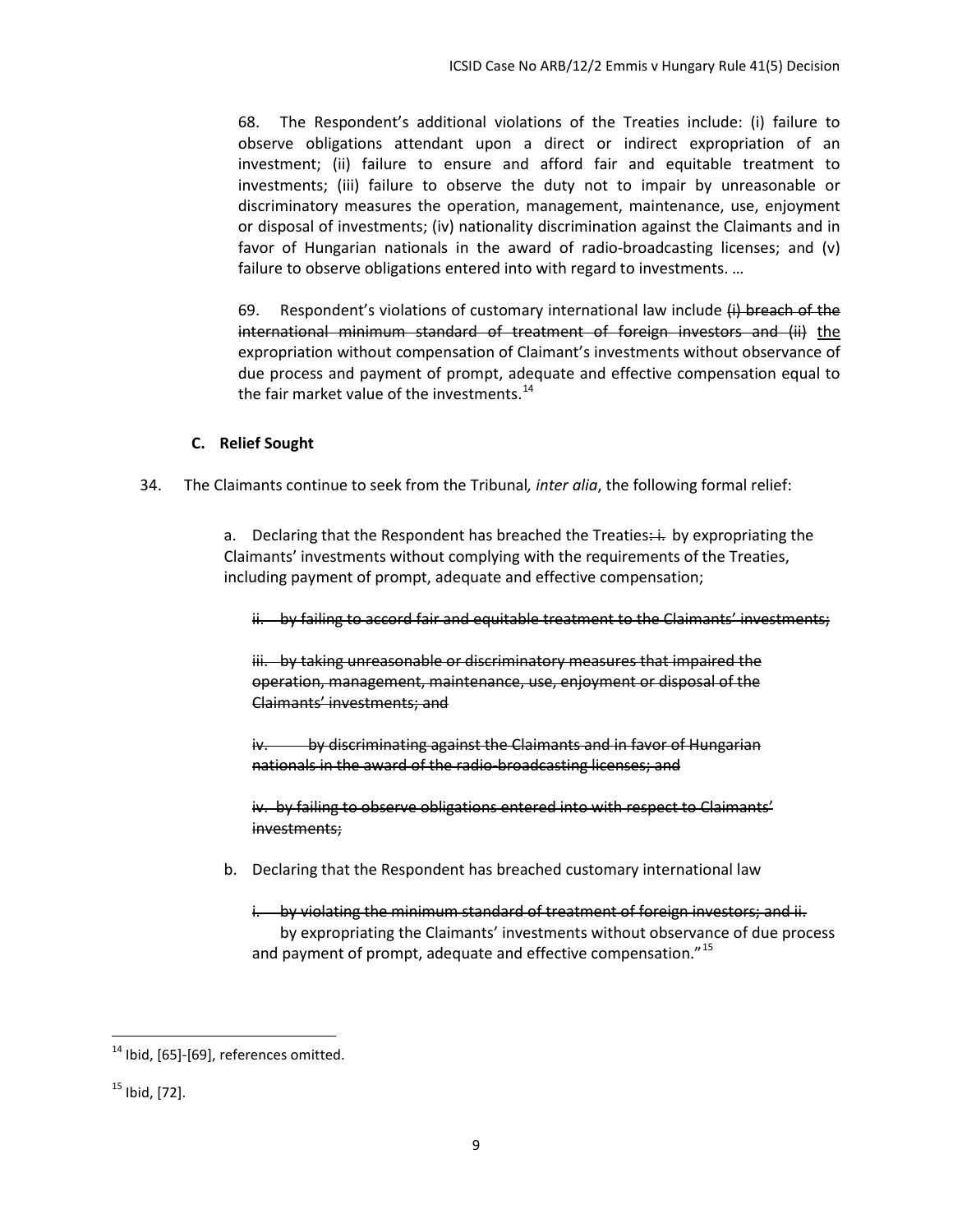#### <span id="page-12-0"></span>**IV. RELEVANT LEGAL TEXTS**

35. The Tribunal sets forth below the legal texts relevant to decide on Respondent's Objections under ICSID Arbitration Rule 41(5).

# <span id="page-12-1"></span>**A. The ICSID Convention and the ICSID Arbitration Rules**

36. Article 25 of the ICSID Convention, which is found within Chapter II headed "Jurisdiction of the Centre", provides, in relevant part:

> (1) The jurisdiction of the Centre shall extend to any legal dispute arising directly out of an investment, between a Contracting State (or any constituent subdivision or agency of a Contracting State designated to the Centre by that State) and a national of another Contracting State, which the parties to the dispute consent in writing to submit to the Centre. When the parties have given their consent, no party may withdraw its consent unilaterally.

37. Article 42(1), which is found within Chapter IV Section 3 of the Convention headed "Powers and Functions of the Tribunal" provides:

> The Tribunal shall decide a dispute in accordance with such rules of law as may be agreed by the parties. In the absence of such agreement, the Tribunal shall apply the law of the Contracting State party to the dispute (including its rules on the conflict of laws) and such rules of international law as may be applicable.

38. Arbitration Rule 41 "Preliminary Objections" provides in pertinent part:

(5) Unless the parties have agreed to another expedited procedure for making preliminary objections, a party may, no later than 30 days after the constitution of the Tribunal, and in any event before the first session of the Tribunal, file an objection that a claim is manifestly without legal merit. The party shall specify as precisely as possible the basis for the objection. The Tribunal, after giving the parties the opportunity to present their observations on the objection, shall, at its first session or promptly thereafter, notify the parties of its decision on the objection. The decision of the Tribunal shall be without prejudice to the right of a party to file an objection pursuant to paragraph (1) or to object, in the course of the proceeding, that a claim lacks legal merit.

(6) If the Tribunal decides that the dispute is not within the jurisdiction of the Centre or not within its own competence, or that all claims are manifestly without legal merit, it shall render an award to that effect.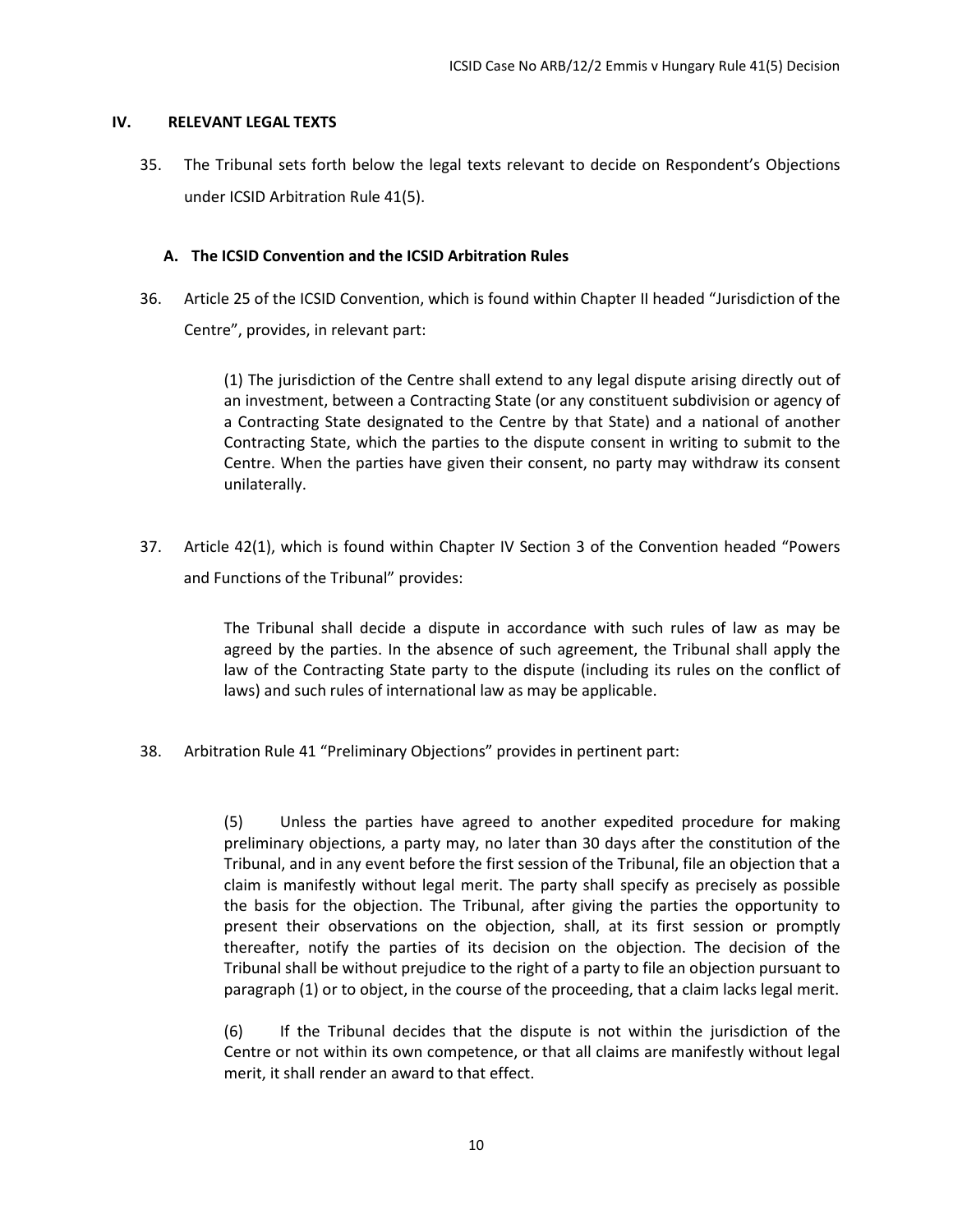# **B. The Netherlands-Hungary Bilateral Investment Treaty**

- <span id="page-13-0"></span>39. Article 10 of the Netherlands BIT, provides<sup>[16](#page-13-1)</sup>:
	- 1) Any dispute between either Contracting Party and the investor of the other Contracting Party concerning expropriation or nationalization of an investment shall as far as possible be settled by the disputing Parties in an amicable way.
	- 2) If such disputes cannot be settled within six months from the date either Party requested amicable settlement, it shall upon request of either disputing party be submitted to an arbitral tribunal. In this case the provisions of paragraphs 3-9 of Article 9 shall be applied *mutatis mutandis. …*
	- 3) In case both Contracting Parties have become members of the [ICSID Convention], disputes between either Contracting Party and the investor of the other Contracting Party under the first paragraph of the present Article shall be submitted for settlement by conciliation or arbitration to [ICSID].
- 40. Article 9(6) provides:

The arbitral tribunal shall decide on the basis of respect for the law, including particularly the present Agreement and other relevant agreements existing between the two Contracting Parties and the universally acknowledged rules and principles of international law.

41. Article 4(1) provides:

Neither Contracting Party shall take any measures depriving, directly or indirectly, investors of the other Contracting Party of their investments unless the following conditions are complied with:

- (a) the measures are taken in the public interest and under due process of law;
- (b) the measures are not discriminatory or contrary to any undertaking which the former Contracting Party may have given;
- (c) the measures are accompanied by provision for the payment of just compensation. Such compensation shall represent the genuine value of the investments affected and shall, in order to be effective for the claimants, be paid and made transferable, without undue delay, to the country designated by the claimants concerned and in the currency of

<span id="page-13-1"></span>Agreement between the Kingdom of the Netherlands and the Hungarian People's Republic for the encouragement and reciprocal protection of investments dated 2 September 1987 (the "Netherlands BIT") (Exh. C-1).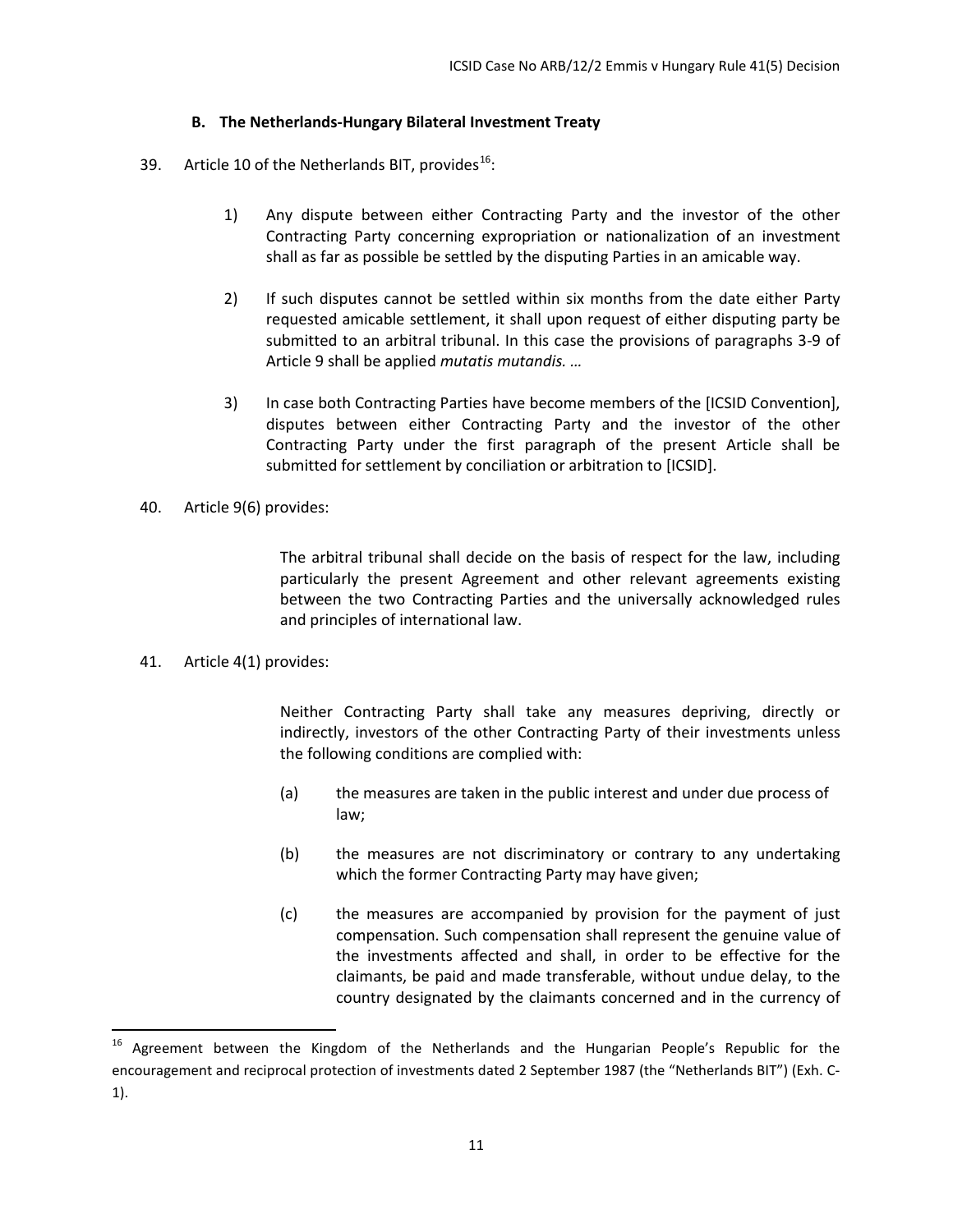the country of which the claimants are nationals or in any freely convertible currency adopted by the claimants.

# **C. The Switzerland-Hungary Bilateral Investment Treaty**

- <span id="page-14-0"></span>42. Article 10 of the Switzerland BIT, which is headed "Settlement of disputes between a Contracting Party and an investor of the other Contracting Party", provides in relevant part: $17$ 
	- (1) For the purpose of solving disputes with respect to investments between a Contracting Party and an investor of the other Contracting Party and without prejudice to Article 9 of this Agreement (Settlement of disputes between Contracting Parties), consultations will take place between the parties concerned.
	- (2) If these consultations do not result in a solution within six months, the parties to the dispute may proceed as follows:
		- a) A dispute concerning Article 6 of this Agreement shall upon request of the investor be submitted to [ICSID] instituted by the [ICSID Convention].
		- b) In the event of a dispute not referred to in paragraph (2), letter a) of this Article the dispute shall be submitted, upon agreement on such submission by both parties to the dispute, to [ICSID].
- 43. Article 6 of the Switzerland BIT, which is headed "Expropriation and Compensation", provides, in relevant part:
	- (1) Neither of the Contracting Parties shall take, either directly or indirectly measures of expropriation, nationalization or any other measure having the same nature or the same effect against investments belonging to investors of the other Contracting Party, unless the measures are taken in the public interest, on a nondiscriminatory basis, and under due process of law, and provided that provisions be made for effective and adequate compensation. (…)

# <span id="page-14-1"></span>**V. THE PARTIES' SUBMISSIONS**

44. By its written submission of 31 August 2012, Respondent asserts that Claimants' Request for Arbitration fails to allege that Hungary consented to submit to ICSID arbitration claims arising under the Netherlands and Switzerland BITs, unrelated to expropriation. It further asserts

<span id="page-14-2"></span><sup>&</sup>lt;sup>17</sup> Agreement between the Swiss Confederation and the Hungarian People's Republic on the Reciprocal Promotion and Protection of Investments dated 5 October 1988 (the "Switzerland BIT") (Exh. C-2).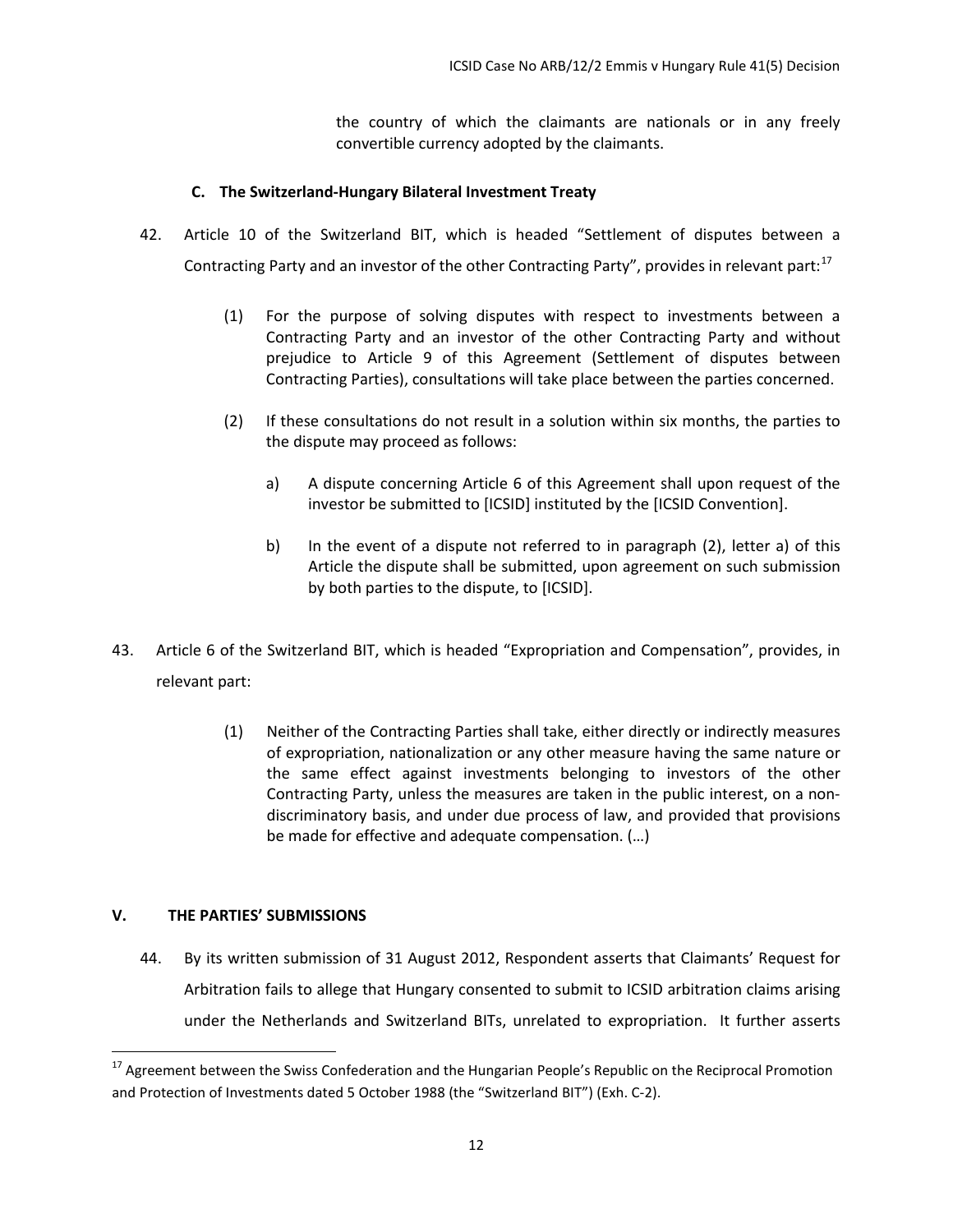that Hungary's limited consent to arbitration as provided in the dispute resolution provision of each of the Treaties does not cover any treaty claims beyond expropriation; nor does it cover claims arising independently under customary international law. On this basis, Hungary requests that the Tribunal issue a decision pursuant to ICSID Arbitration Rule 41(5) dismissing with prejudice such claims.

- 45. It is undisputed between the Parties that the question currently before this Tribunal can be the subject matter of a preliminary objection pursuant to ICSID Arbitration Rule  $41(5)$ .<sup>18</sup> In addition, the applicable legal standard for the determination of such issues is also undisputed. The Respondent asserts that "to sustain an objection under Rule 41(5) a tribunal has to find that a claim is 'without legal merit' and that the lack of legal merit is 'manifest.'"<sup>19</sup> This has not been contested by the Claimants.
- 46. Rather, Claimants consider that "Respondent's invocation of Rule 41(5) is unnecessary, and the Tribunal need not consider the merits of the Objection."<sup>[20](#page-15-2)</sup> Respondent having made plain that it does not consent to inclusion of the non-expropriation claims within the compass of the present arbitration, the Claimants accept that those claims may not be pursued. Accordingly, a formal ruling from the Tribunal is unnecessary.
- 47. Following the Claimant's filing of its Revised Amended Request, and the further exchange of written pleadings upon it, the scope of matters remaining in dispute between the Parties that require a decision from the Tribunal has been significantly reduced. Accordingly, it is not now necessary to set forth in detail all of the arguments raised by the Parties on the Rule 41(5) Objection prior to the First Session. Rather, the Tribunal proposes to focus its exposition of the pleadings, and its analysis of the issues, on the two outstanding questions:

(1) Whether, in respect of non-expropriation elements of the claim that the parties agree may not be pursued in the present arbitration, the Tribunal ought nevertheless to issue a decision under Rule 41(5);

<span id="page-15-0"></span><sup>18</sup> *See* Rule 41(5) Objection, [7] (stating that "it is clear that the objection may be either merits-based or jurisdictional.") Claimants did not contest this point.

<span id="page-15-1"></span> $19$  Rule 41(5) Objection, [6].

<span id="page-15-2"></span><sup>&</sup>lt;sup>20</sup> Claimants' Response, 1.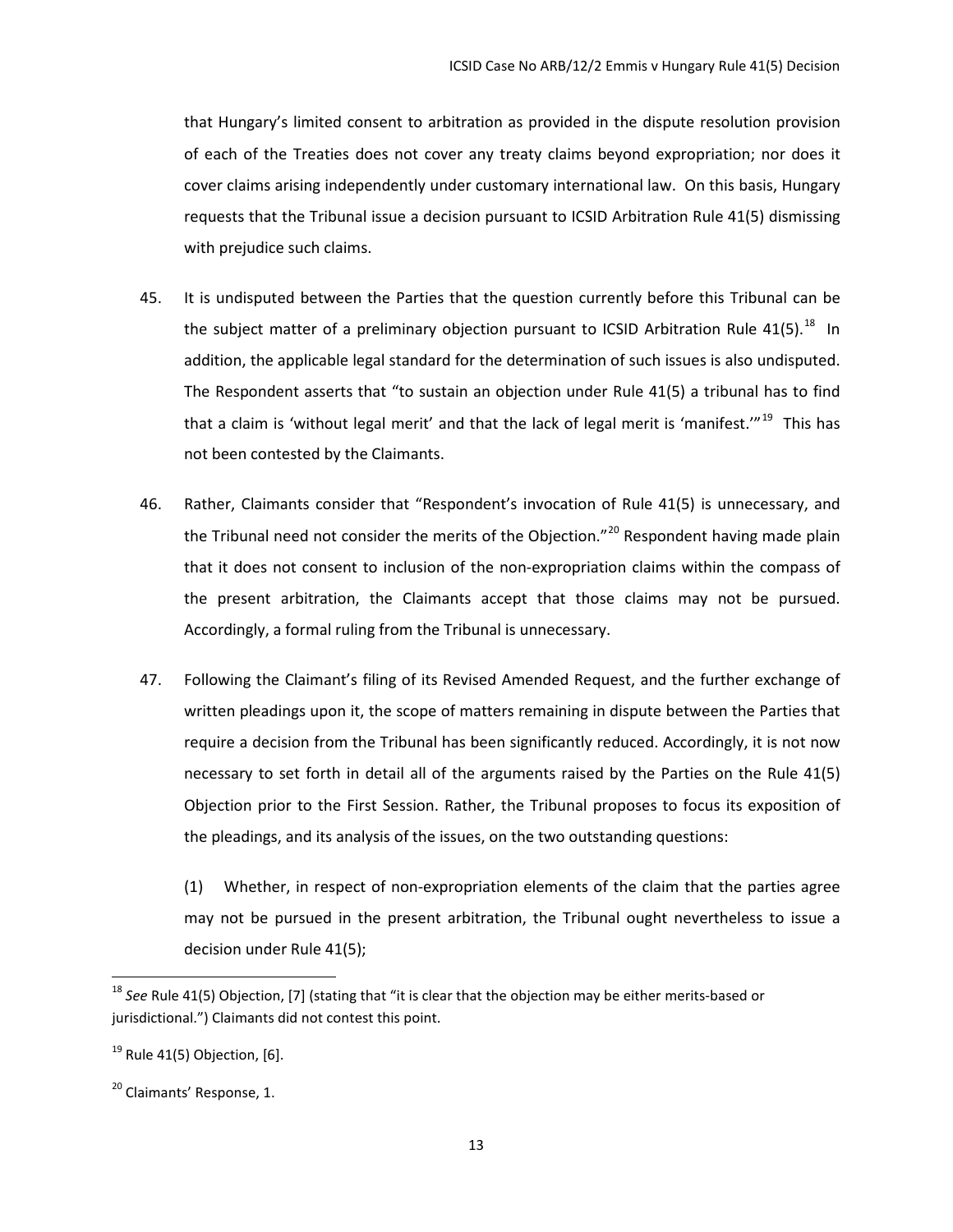(2) Whether the Respondent is entitled to relief under Rule 41(5) in respect of the Claimants' claim for breach of the customary international law standard of expropriation.

#### **A. The Non-Expropriation Claims**

- <span id="page-16-0"></span>48. Hungary contends that the Request includes three categories of claims. Two of these categories relate to expropriation claims arising under the Treaties. The third category includes "claims that Hungary breached 'other standards' of the same treaties, allegedly 'by failing to accord fair and equitable treatment' 'by discriminating against the Claimants' and 'by failing to observe obligations entered with respect to Claimants.'" This category *also* includes allegations that Hungary "has breached customary international law by violating the minimum standard of treatment of foreign investors."<sup>[21](#page-16-1)</sup> According to Respondent, these latter claims (hereinafter the "Non-Expropriation Claims") ought to be dismissed as manifestly without legal merit.
- 49. First, it asserts that "…consent for arbitration by the host State must exist *prior* to the claim being submitted to arbitration. To the extent a request for arbitration fails *even to allege* the existence of such prior consent, it must be dismissed as manifestly without legal merit."<sup>[22](#page-16-2)</sup> In particular, it alleges that by referring in their Request for Arbitration to a third category of claims [the Non Expropriation Claims] which are "subject to arbitration in this proceeding with the parties' mutual consent," the Claimants have tacitly acknowledged that no advance consent exists to arbitrate those claims, while at the same time including those claims in their request for relief.<sup>23</sup> Given that the Request is lacking a required material element, the Non-Expropriation Claims must be dismissed.

<span id="page-16-1"></span><sup>&</sup>lt;sup>21</sup> Rule 41(5) Objection, [1] (citing the Request for Arbitration at [24], [27], [65], [70] and [72]).

<span id="page-16-2"></span><sup>22</sup> Rule 41(5) Objection, [4]; *see also* [13]-[17]; [37] – [39]; Respondent's Letter dated 20 September 2012, 2.

<span id="page-16-3"></span> $^{23}$  Rule 41(5) Objection, [37] (citing the Request for Arbitration at [24] and [27] and [70]).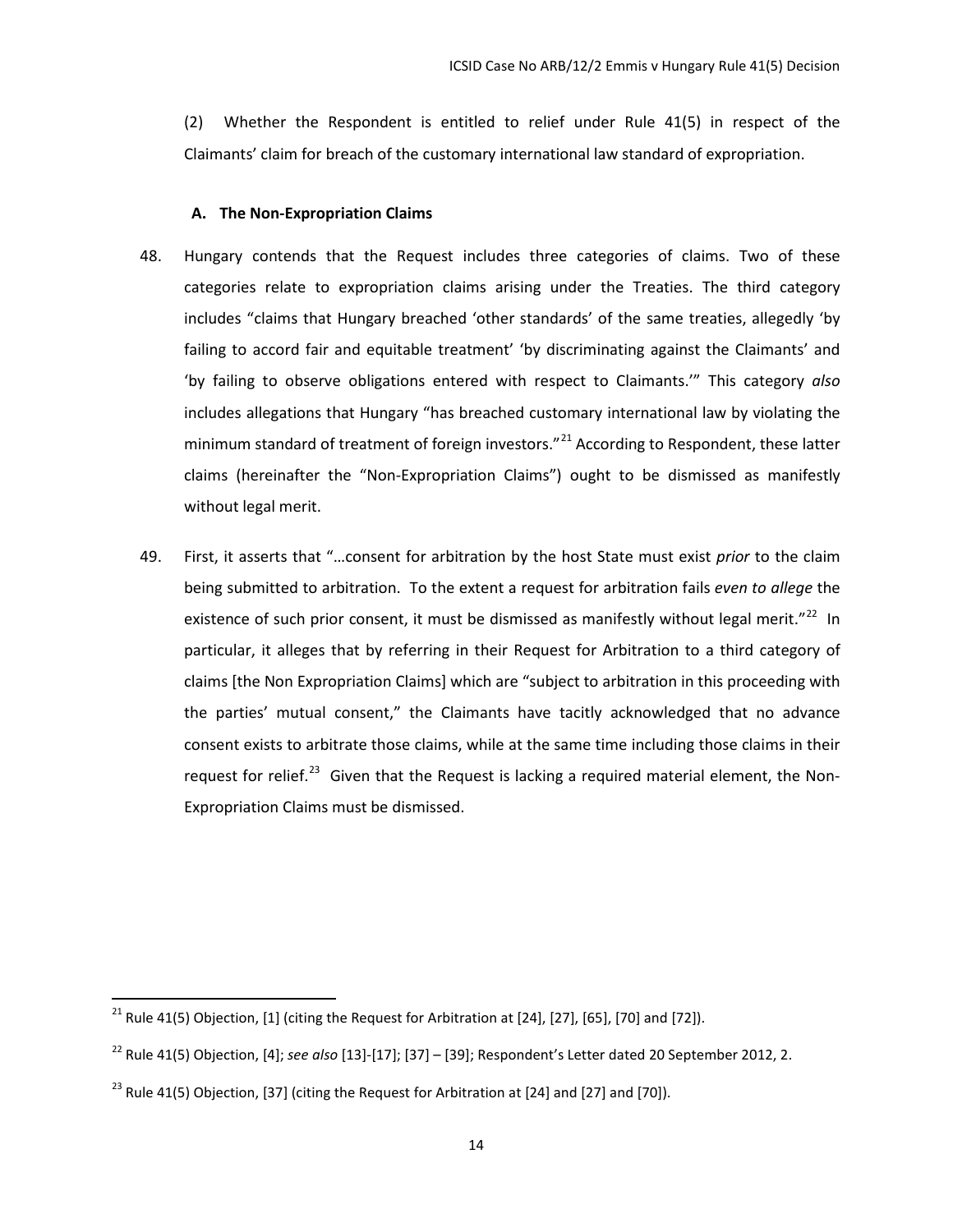- 50. Secondly, it alleges that on the face of each of the Treaties, Hungary consented to arbitrate only disputes concerning expropriation. It submits that this construction is supported by arbitral decisions in like cases.<sup>[24](#page-17-0)</sup>
- 51. Respondent considers that Claimants' Revised Amended Request for Arbitration, is inconsistent with the Tribunal's instruction as set forth in PO No 1 "as Claimants have chosen to treat it as a license to redraft their pleadings...."<sup>[25](#page-17-1)</sup> "[I]n any event, they "fail to remedy the defect to which Hungary presented objections under ICSID Rule 41(5)…" because "the Revised Request *fails to remove* allegations of breaches of various treaty provisions not relating to expropriation."<sup>[26](#page-17-2)</sup> The Respondent therefore asks the Tribunal to adopt Hungary's version of the Revised Amended Request for Arbitration.<sup>[27](#page-17-3)</sup>
- 52. Even if the principal assertions in the Objection are uncontested by Claimants, "the Tribunal cannot simply leave a Rule 41(5) Objection unresolved." Instead, and consistent with the *Trans-Global Petroleum Inc. v. Jordan* tribunal, a decision is required "particularly when the Request for Arbitration so clearly requests the Tribunal to resolve issues that are not properly before the Tribunal."<sup>[28](#page-17-4)</sup>
- 53. Claimants consider that "Respondent's contention that consent must have existed before the filing of the Request for Arbitration is overly formalistic in this context, where Respondent had

<span id="page-17-0"></span><sup>24</sup> Rule 41(5) Objection, [23] – [30], citing *Tza Yap Shum v. Peru*, ICSID Case No. ARB/07/6, Decision on Jurisdiction and Admissibility of 19 June 2006, [216] (RA-25); *Telenor Mobile Communications A.S. v. Hungary,* ICSID Case No. ARB/04/15, Award of 13 September 2006, [81] and [83] (RA-23); *William Nagel v. Czech Republic ,* SCC Case No*.*  049/2002, Final Award of 9 September 2003, [45] and [271] (RA-17); *Saipem S.p.A. v. Bangladesh,* ICSID Case No. ARB/07/5*,* Award of 30 June 2009 [121] (RA-20).

<span id="page-17-1"></span><sup>25</sup> *See* Respondent's Letter dated 26 October 2012, 1; Respondent's Letter dated 7 November 2012, 2; Respondent's Letter dated 10 December 2012, 1, (rejecting Claimants' allegations that their acceptance of passages stricken from the Request for Arbitration was only provisional).

<span id="page-17-2"></span><sup>26</sup> Respondent's Letter dated 26 October 2012, 1 -2; *see also* Respondent's Letter dated 7 November 2012, 2.

<span id="page-17-3"></span><sup>&</sup>lt;sup>27</sup> Respondent's Letter dated 26 October 2012, 2 and Annex A; Respondent's Letter dated 7 November 2012, 3; Respondent's Letter dated 10 December 2012, 3.

<span id="page-17-4"></span><sup>28</sup> Respondent's Letter dated 20 September 2012 p. 2, citing *Trans-Global Petroleum Inc. v. Jordan,* ICSID Case No. ARB/07/25 (the tribunal rendering a decision after claimant withdrew a claim in response to respondent's objection under Rule 41(5)), Decision on Respondent's Objection under Rule 41(5) of 12 May 2008 (RA-24) ("*Trans-Global*); Respondent's Letter dated 26 October 2012, 2.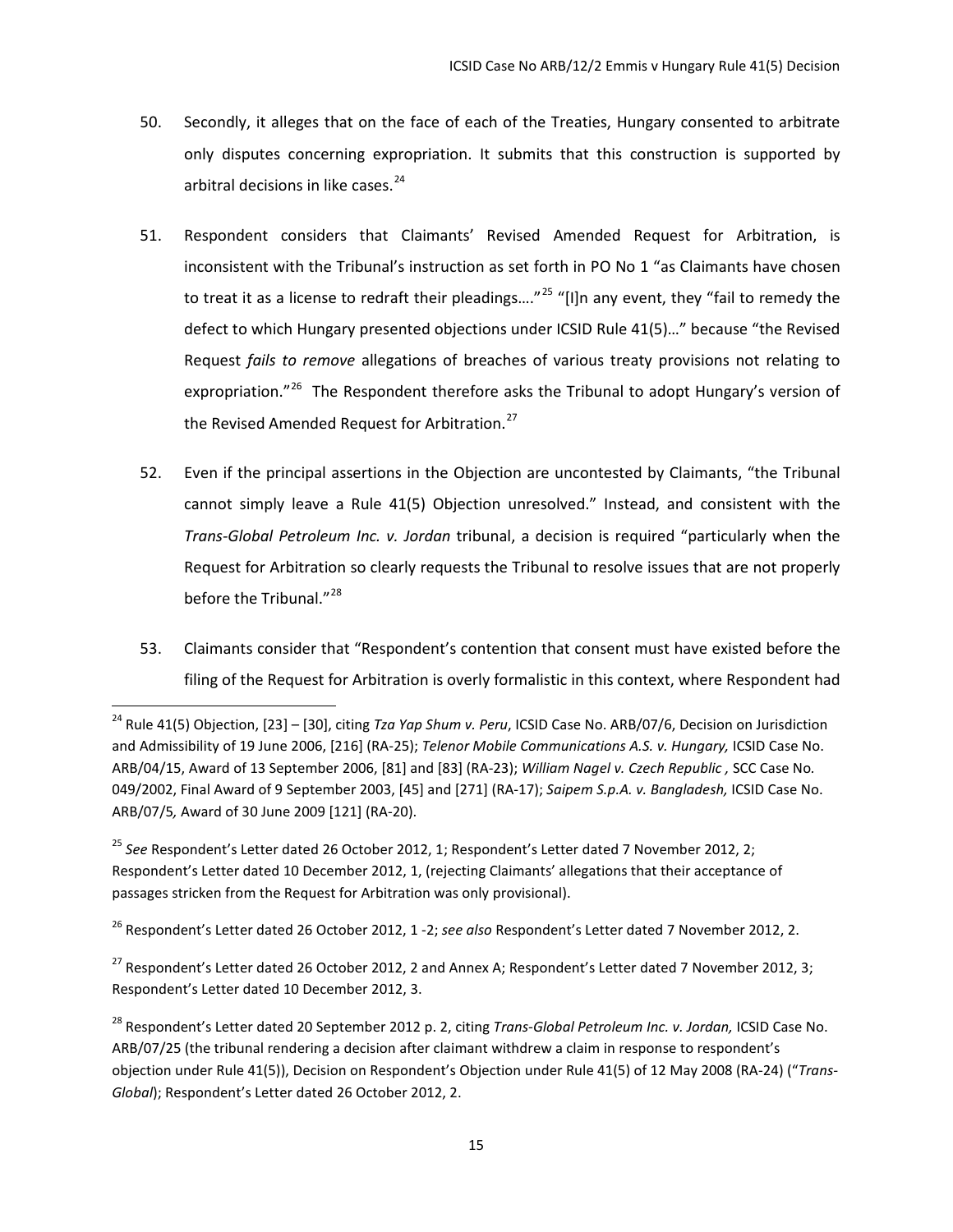already consented to submit to arbitration certain claims and was invited to submit to arbitration the remaining claims."<sup>29</sup> Furthermore, Claimants notified Respondent early on that it was in violation of several non-expropriation obligations which it intended to submit to ICSID arbitration if not resolved. Respondent did not object to arbitrating those nonexpropriation claims and therefore including those Non-Expropriation Claims in this proceeding was consistent with the ICSID Convention and the Treaties.<sup>[30](#page-18-1)</sup>

- 54. They further assert that "[n]othing prevented Respondent from agreeing to submit to arbitration the non-expropriation claims asserted in the Amended Request for Arbitration and resolve – once and for all – every single claim related to the breach of Respondent's international obligations under the Netherlands Treaty, the Switzerland Treaty as well as customary international law."<sup>[31](#page-18-2)</sup>
- 55. According to Claimants, Hungary's argument that the lack of consent to arbitration of the Non-Expropriation Claims compels the Tribunal to dismiss them pursuant to ICSID Arbitration Rule 41(5) is without merit.<sup>[32](#page-18-3)</sup> They reject Respondent's interpretation of the *Trans-Global* decision and consider it inapposite, since in that case the parties had fully briefed and argued the merits of the Rule 41(5) Objection and it was only later that the claimant decided to withdraw one of the three claims, while pursuing the other, "making it logical for the Tribunal to issue a written award deciding the objections as to all three." $33$
- 56. With regard to the Revised Amended Request for Arbitration, Claimants consider that the amendments are "proper and consistent with the Tribunal's instructions" and that the Revised Request should be acknowledged as the operative Request for Arbitration in these proceedings.<sup>[34](#page-18-5)</sup> In particular, in the Revised Request, Claimants "struck the request for

<span id="page-18-0"></span><sup>29</sup> Claimants' Letter dated 24 September 2012, 2.

<span id="page-18-1"></span><sup>&</sup>lt;sup>30</sup> Claimants' Letter dated 24 September 2012, 3.

<span id="page-18-2"></span><sup>&</sup>lt;sup>31</sup> Claimants' Response, 2.

<span id="page-18-3"></span><sup>&</sup>lt;sup>32</sup> Claimants' Response, 1.

<span id="page-18-4"></span><sup>&</sup>lt;sup>33</sup> Claimants' Letter dated 24 September 2012, 3.

<span id="page-18-5"></span> $34$  Claimants' Letter dated 30 October 2012, 1, 3; Claimants' Letter dated 7 November 2012.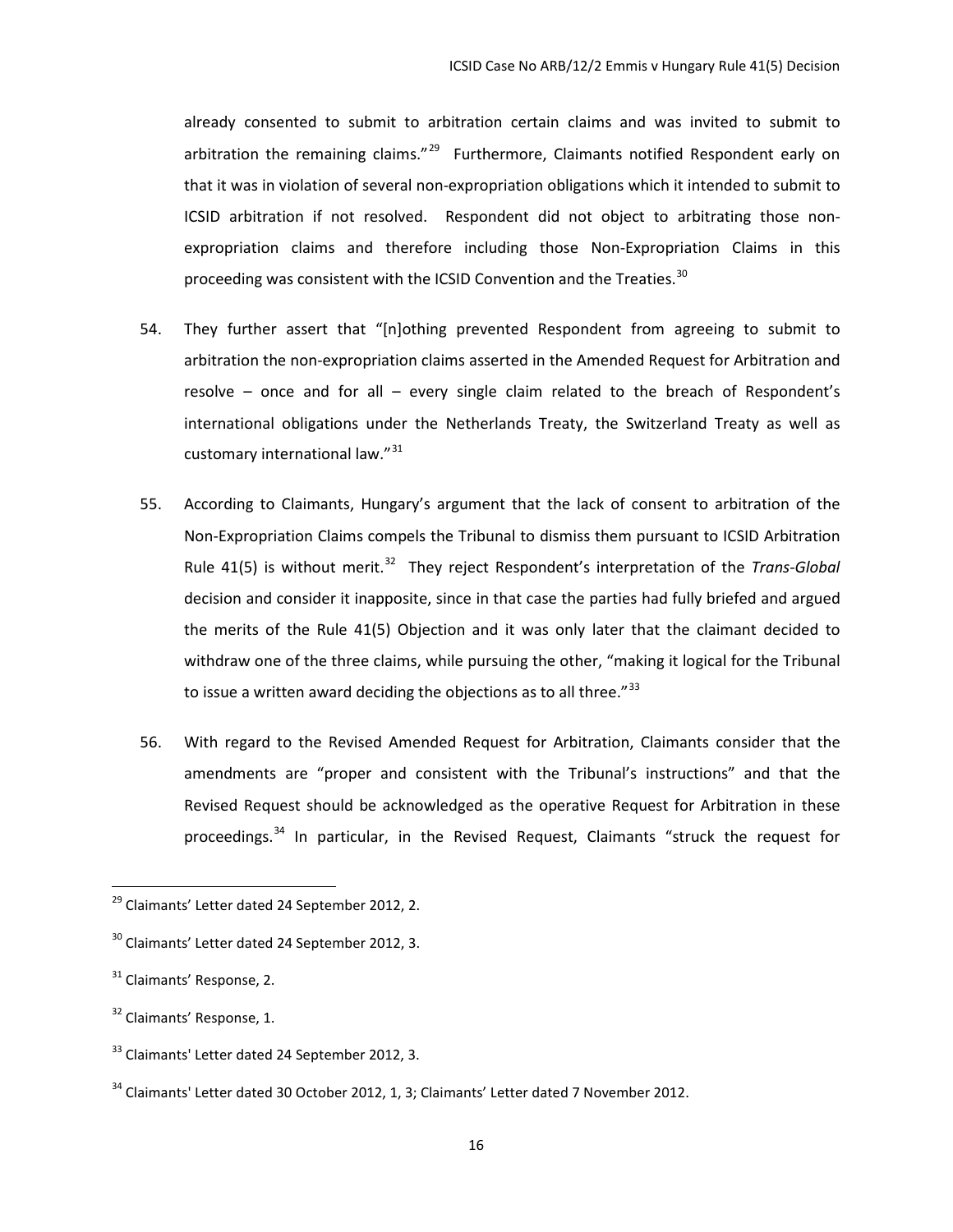declaratory relief related to Respondent's violation of the minimum standard of treatment under customary international law."<sup>[35](#page-19-1)</sup>

57. Claimants conclude that while "Claimants' [N]on-[E]xpropriation claims are meritorious…the Tribunal cannot decide them because Respondent has refused to consent to their arbitration<sup>"[36](#page-19-2)</sup> and "the Tribunal need not enter an unnecessary order of dismissal of claims under Rule  $41(5)$ ." $37$ 

### **B. The Customary International Law Expropriation Claim**

- <span id="page-19-0"></span>58. Respondent alleges that it has not consented to arbitration of claims arising from stand-alone obligations under customary international law, and therefore the customary international law expropriation claim must be dismissed. $38$  Article 42 of the ICSID Convention does not "create [an] independent obligation on the part of the host State to act in accordance with customary international law, much less does it provide a source of consent to *arbitrate* such claims before ICSID."<sup>[39](#page-19-5)</sup> Nor does it "authorize a tribunal to consider claims for relief that are independent of the treaty terms."<sup>[40](#page-19-6)</sup>
- 59. Accordingly, "neither the treaties at issue nor Article 42(1) of the ICSID Convention entitles Claimants to assert customary international law *as an independent cause of action*, as Claimants purport to do in their Request for Arbitration." $41$  Respondent further rejects Claimants' alleged assertions that the dispute resolution provision of the Netherlands BIT, should be read as a reference to Article 4 of the Treaty [Expropriation and Nationalization] as

<span id="page-19-1"></span> $35$  Claimants' Letter dated 7 November 2012, 2.

<span id="page-19-2"></span><sup>36</sup> Claimants' Letter dated 24 September 2012, 4; *see also* Claimants' Response, 3.

<span id="page-19-3"></span><sup>&</sup>lt;sup>37</sup> Claimants' Letter dated 30 October 2012, 3.

<span id="page-19-4"></span> $38$  Rule 41(5) Objection, [32]-[36].

<span id="page-19-5"></span> $39$  Ibid, [35].

<span id="page-19-6"></span> $40$  Ibid, [35].

<span id="page-19-7"></span><sup>41</sup> Respondent's Letter dated 10 December 2012, 2 (referring to *Generation Ukraine Inv. v. Ukraine*, ICSID Case No. ARB/00/9, Award of 16 December 2003, [11.3]).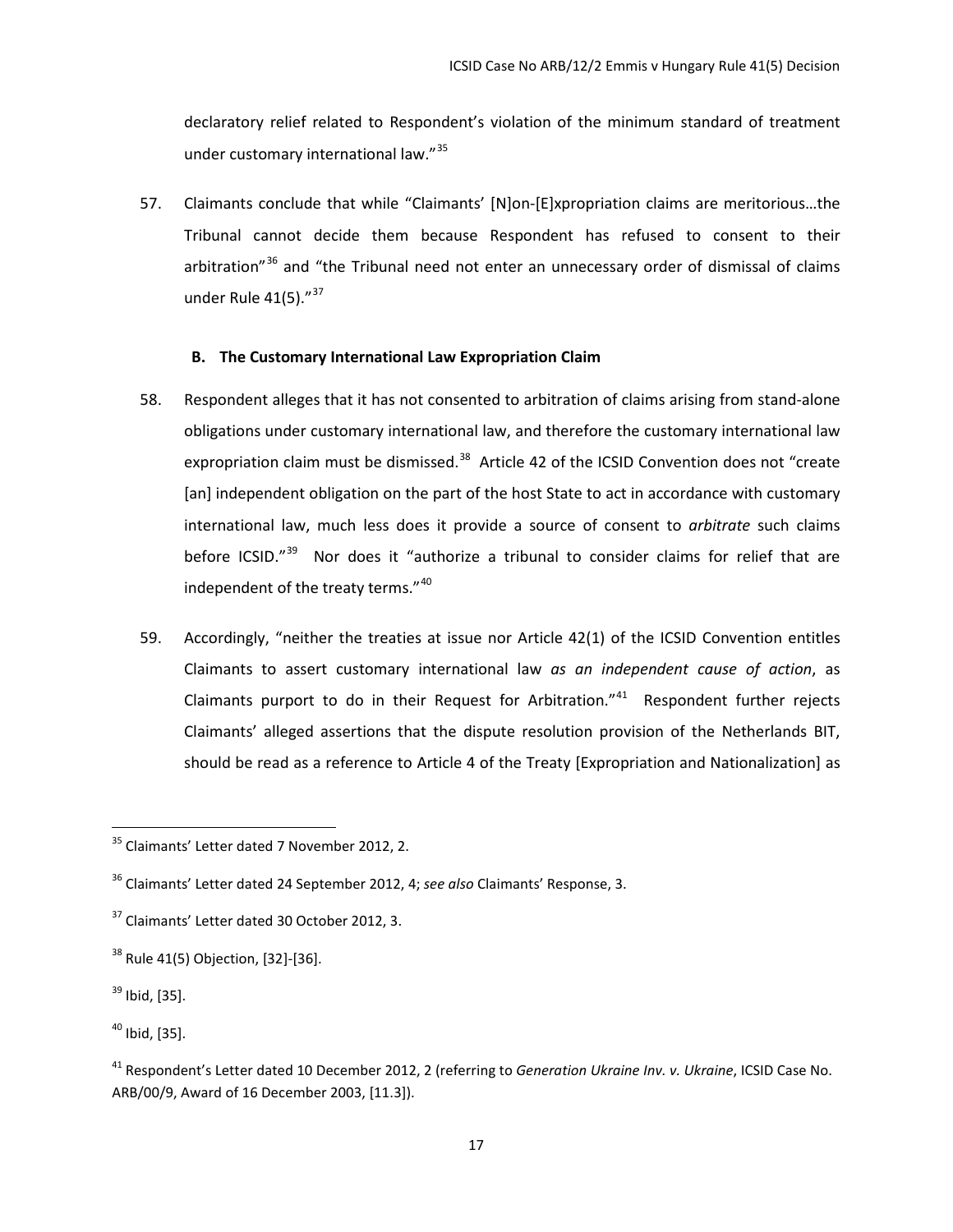well as to disputes under customary international law on expropriation.<sup>[42](#page-20-1)</sup> The wording of the Switzerland BIT is even more clear, as it limits the consent to arbitration only to disputes 'concerning Article  $6'$  of that Treaty. $43$ 

- 60. Further, Respondent contends that Claimants conceded at the First Session that the request for relief based on customary international law should be deleted and should not be allowed to resile from this concession by failing to make such a deletion.<sup>[44](#page-20-3)</sup>
- 61. Claimants submit that they "should not be forced to delete their existing reference to 'principles of international law'" or "abandon their request in paragraph 72(c) that the Tribunal declare that Respondent has 'breached customary international law by expropriating the Claimants' investment.' These are plainly expropriation claims, and the Tribunal has jurisdiction to apply principles of international law and provide the requested relief under the Netherlands-Hungary [BIT] and Article 42(1) of the ICSID Convention."<sup>[45](#page-20-4)</sup>
- 62. Claimants contend that they made no concession on this point at the First Session, always making clear that they would need an opportunity to check and confirm the position in writing.<sup>[46](#page-20-5)</sup> In any event, they submit that this issue may not be resolved under the Rule 41(5) procedure as "manifestly without legal merit". Rather, it requires consideration at the hearing on the merits, after full argument. $47$

# <span id="page-20-0"></span>**VI. THE TRIBUNAL'S ANALYSIS**

63. In view of the narrowing of the issues that has been achieved as a result of the discussions and exchanges of pleadings between the Parties, the Tribunal is in a position to limit its

<span id="page-20-1"></span><sup>&</sup>lt;sup>42</sup> Respondent's Letter dated 10 December 2012, 2 (referring to Claimants' Letter dated 7 November 2012).

<span id="page-20-2"></span><sup>&</sup>lt;sup>43</sup> Respondent's Letter dated 10 December 2012, 2; Hungary-Switzerland BIT, Art. 10 (Exh. C-2).

<span id="page-20-3"></span><sup>&</sup>lt;sup>44</sup> Respondent's Letter dated 7 November 2012, 2 (referring to audio recording of First Session).

<span id="page-20-4"></span><sup>45</sup> Claimants' Letter dated 30 October 2012, 2; *see also* Claimants' Letter dated 7 November 2012, 1.

<span id="page-20-5"></span><sup>46</sup> Claimants' Letter dated 7 November 2012, 2.

<span id="page-20-6"></span><sup>47</sup> Claimants' Letter dated 13 December 2012, 2.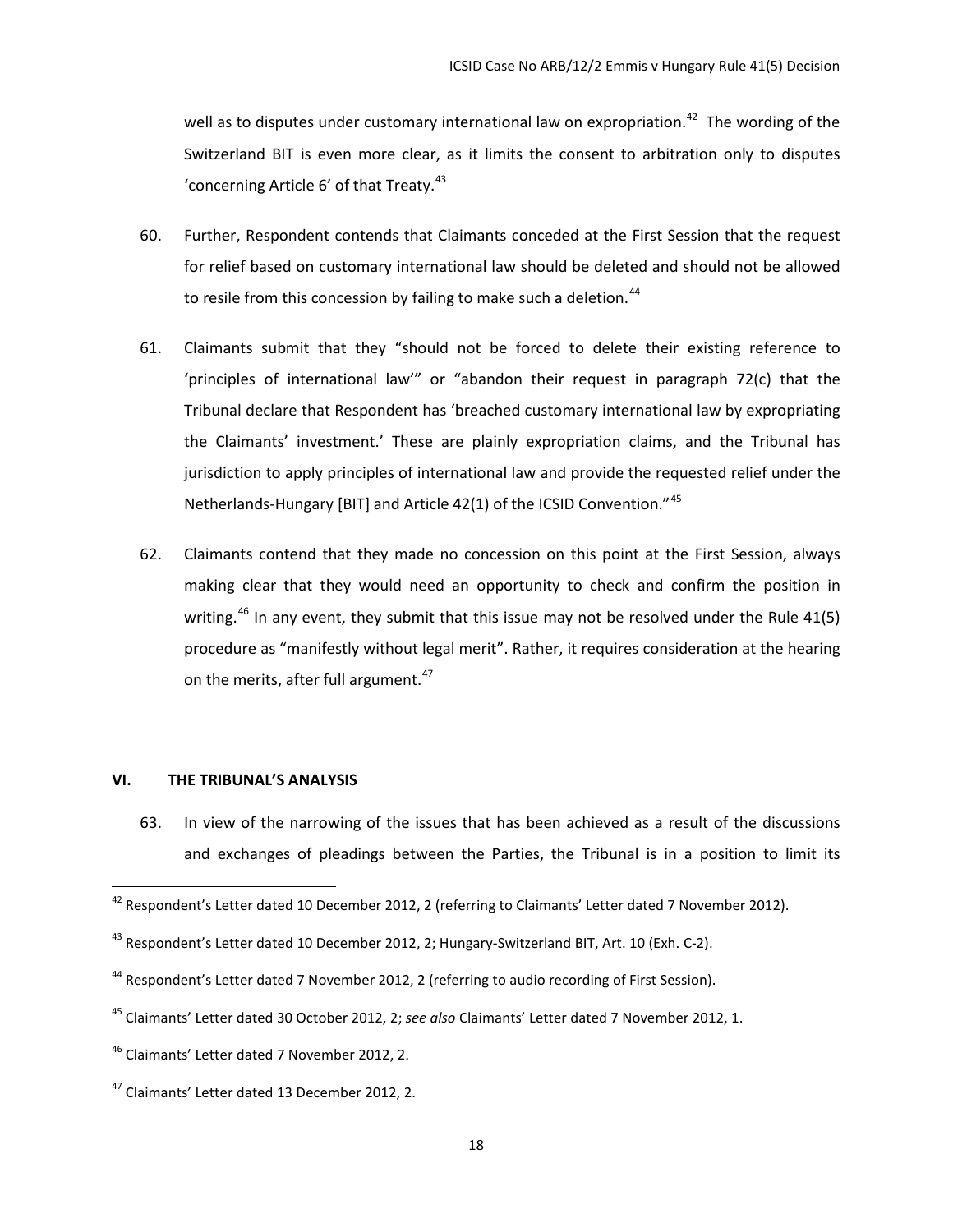consideration to the remaining unresolved questions left for its decision. Accordingly, it proposes to address:

- (1) Whether, in the light of the Revised Amended Request, the Respondent is still entitled to a decision on its Rule 41(5) in respect of the Non-Expropriation Claims; and,
- (2) Whether the Customary International Law Expropriation Claim is "manifestly without legal merit" within the terms of Rule 41(5) and should therefore be dismissed.

# **A. The Non-Expropriation Claims**

<span id="page-21-0"></span>64. Both Parties are agreed that, in the absence of consent to the arbitration of additional claims by both parties, the jurisdiction of the Tribunal in the present proceedings is limited to claims of expropriation. The Treaties, as the operative instruments of consent so state in express terms:

(1) The dispute settlement provision in the Netherlands BIT is limited to disputes "concerning expropriation or nationalization of an investment";<sup>[48](#page-21-1)</sup>

(2) The dispute settlement provision in the Switzerland BIT is, save where both parties consent, limited to a "dispute concerning Article 6 of this Agreement". Article 6 is headed "Expropriation and Compensation" and proscribes "measures of expropriation, nationalization or any other measure having the same nature or the same effect against investments."

- 65. The question remaining for the Tribunal is whether the filing of the Revised Amended Request is sufficient acknowledgement of the point, as Claimants contend, or whether a ruling under Order 41(5) is needed, as Respondent continues to assert.
- 66. The Tribunal has reviewed the Revised Amended Request. Paragraph 13.2 of PO No1 requires Claimants, as they had agreed to do at the First Session, to "strik[e] through the passages referring to any non-expropriation claims" that they consider no longer pending before this Tribunal. In a number of paragraphs, this is precisely what Claimants have done. Notably, the

<span id="page-21-1"></span><sup>48</sup> Art. 10.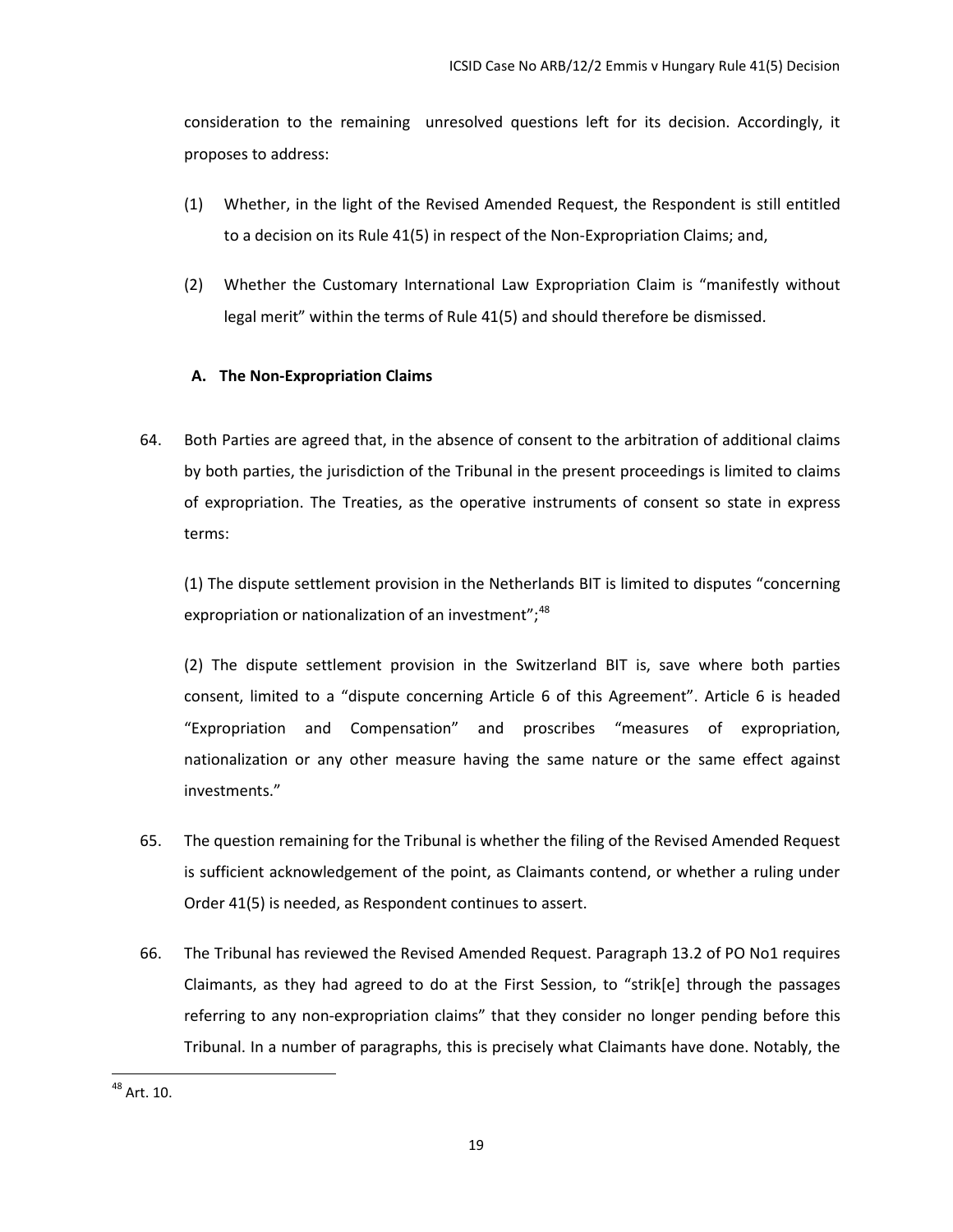revised Request for Relief (reproduced above at [34]) does strike through the nonexpropriation claims.

67. However, in other paragraphs, Claimants have gone beyond the terms of the Tribunal's order in PO No1, by maintaining previous text relating to the non-expropriation claims and supplementing it. For example, the revised text of paragraph 24 as filed by Claimants now reads:

> This dispute The Respondent has also results from committed breaches of other standards of the Netherlands treaty described above. which but those breaches are not subject to arbitration in this proceeding with the parties' mutual consent because Respondent has refused to arbitrate those breaches.

There are further examples of a similar approach taken in paragraphs 27, 65 and 68.

- 68. Respondent submits that this does not comply with PO No1 and that, in the circumstances, it is entitled to a Decision under Rule 41(5) dismissing the Non-expropriation Claims. Further, it requests the Tribunal to adopt Hungary's rival proposal as to the passages to be stricken from the text of the Request for Arbitration.<sup>[49](#page-22-0)</sup> Claimants, for their part, contend that "[t]here is nothing inappropriate or prejudicial in Claimants' … making reference to Respondent's refusal to consent to arbitrate the non-expropriation claims, where such consent was the express premise on which the claims had initially been made".<sup>[50](#page-22-1)</sup>
- 69. The Tribunal does not consider that it is part of its function, as arbitrator appointed by the Parties to adjudge their respective claims and defences, to draft either Party's pleadings for them. For this reason, it does not enter upon a reformulation of the Revised Amended Request whether in the terms proposed by Respondent or otherwise.
- 70. Nevertheless, it does consider that the plain text of the Treaties makes it manifest that, in the absence of other consent, the Non-Expropriation Claims fall outside the jurisdiction of this Tribunal. Accordingly (and without prejudice to any merit that those claims may have in

<span id="page-22-0"></span><sup>&</sup>lt;sup>49</sup> Respondent's Letter dated 26 October 2012.

<span id="page-22-1"></span><sup>&</sup>lt;sup>50</sup> Claimants' Letter dated 30 October 2012, 1.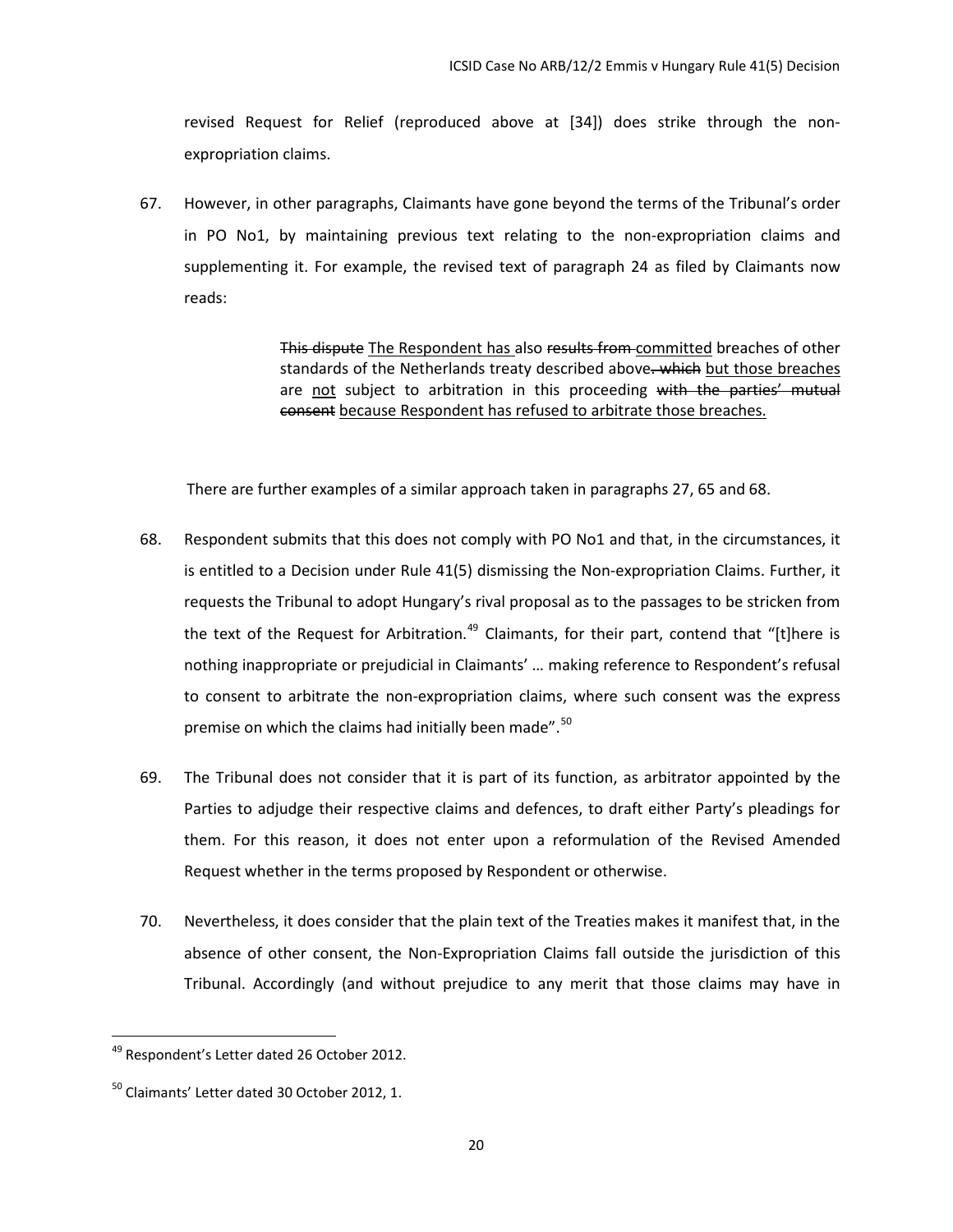another forum) they must be treated as "without legal merit" for the purpose of these proceedings.

- 71. The Tribunal's overriding duty is to ensure that those claims that are properly within its jurisdiction are determined in accordance with the applicable law and fairly as between the Parties. It considers that the approach presently adopted by Claimants in those paragraphs of its Revised Amended Request referred to in paragraph 67 above falls outside the scope of its jurisdiction and do not contribute to the fair disposition of these proceedings. Such passages go beyond recording Respondent's refusal to arbitrate the non-expropriation claims and contain a positive averment that Respondent has committed other treaty breaches. For the reasons already stated, it is outside the jurisdiction of this Tribunal to determine whether or not this is so. It follows that Respondent is neither obliged nor entitled to plead to these averments in its Counter-Memorial, and that they cannot be the subject of evidence or submission. They fall outside the scope of these proceedings and cannot therefore form any part of them.
- 72. Accordingly, the Tribunal considers that it is necessary for it to enter a formal dismissal of the non-expropriation claims from these proceedings, pursuant to its powers under Rule 41(5).

#### <span id="page-23-0"></span>**B. The Customary International Law Expropriation Claim**

- 73. The position is different as regards the Customary International Law Expropriation Claim. In its present form, this is found in paragraph 72(b) of the Revised Amended Request, which seeks an award "[d]eclaring that the Respondent has breached customary international law by expropriating the Claimants' investments without observance of due process and payment of prompt, adequate and effective compensation." Paragraph 69 adds that: "[c]ustomary international law is applicable in this case under Article 42(1) of the ICSID Convention."
- 74. In its Rule 41(5) Objection, Respondent seeks separately a dismissal of this claim on the ground that it falls outside the instruments of consent, being the arbitration provisions of the Treaties. Respondent also submits that the exclusion of this claim was conceded by Claimants at the First Session.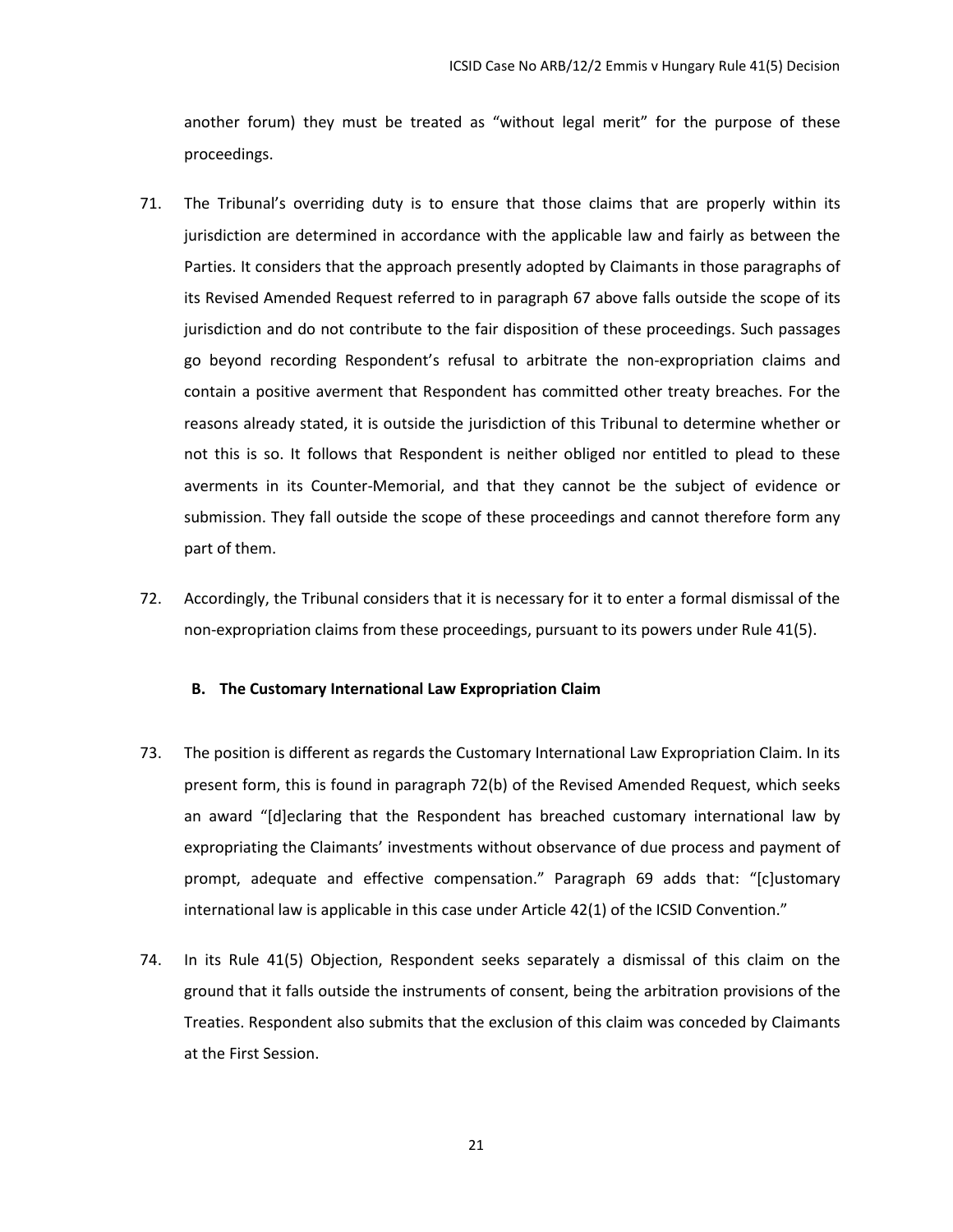- 75. Claimants contend that such a claim is within the Tribunal's jurisdiction, as the Parties consented to its inclusion in particular by Article 10 of the Netherlands Treaty, which refers simply to disputes "concerning expropriation or nationalization of an investment".  $51$
- 76. The Tribunal does not consider that, by their statements in the First Session, the Claimants have conceded the excision of this claim. The discussion between the Tribunal and counsel as to the passages in the Request for Arbitration that may be covered by the agreement between the Parties on the Rule 41(5) Objection proceeded expressly on the basis that neither Party would be bound without a further opportunity to review the matter after the hearing and to confirm their position in writing. Moreover, the Tribunal confined the relevant paragraph in PO No1 to a requirement that Claimants file "an amended Request for Arbitration striking through the passages referring to any non-expropriation claims" (emphasis added). It made at that stage no specific provision in relation to the Customary International Law Expropriation Claim. It simply permitted the Respondent to renew its Rule 41(5) Objection in the event that "it maintains any objection that the Amended Request has correctly removed those claims that Claimants have agreed may not be pursued in these proceedings."<sup>[52](#page-24-1)</sup>
- 77. Thus, the Tribunal regards the question of whether the Customary International Law Expropriation Claim falls within or without its jurisdiction as still being at large in these proceedings. If and only if the Tribunal is satisfied that the invocation of its jurisdiction on this basis is "manifestly without legal merit" is it empowered to dismiss it under Rule 41(5).
- 78. The question at this stage is not one of the law applicable to the merits of the proceedings. True it is that the choice of law rule in Article 42(1) of the ICSID Convention includes reference to "such rules of international law as may be applicable." This means that the Tribunal has to apply international law *as a whole* to the claim, and not the provisions of the BIT in isolation. [53](#page-24-2) It must in any event construe the applicable primary rules in the Treaties by reference to

<span id="page-24-0"></span><sup>51</sup> Claimants' letter dated 30 October 2012, 2 n3; Claimants' letter dated 7 November 2012, 3 n5.

<span id="page-24-1"></span><sup>52</sup> PO No 1, [13.3].

<span id="page-24-2"></span><sup>53</sup> *MTD Equity Sdn Bhd ('MTD') v Chile* (Decision on Annulment) (2007) 13 ICSID Rep 500, [61].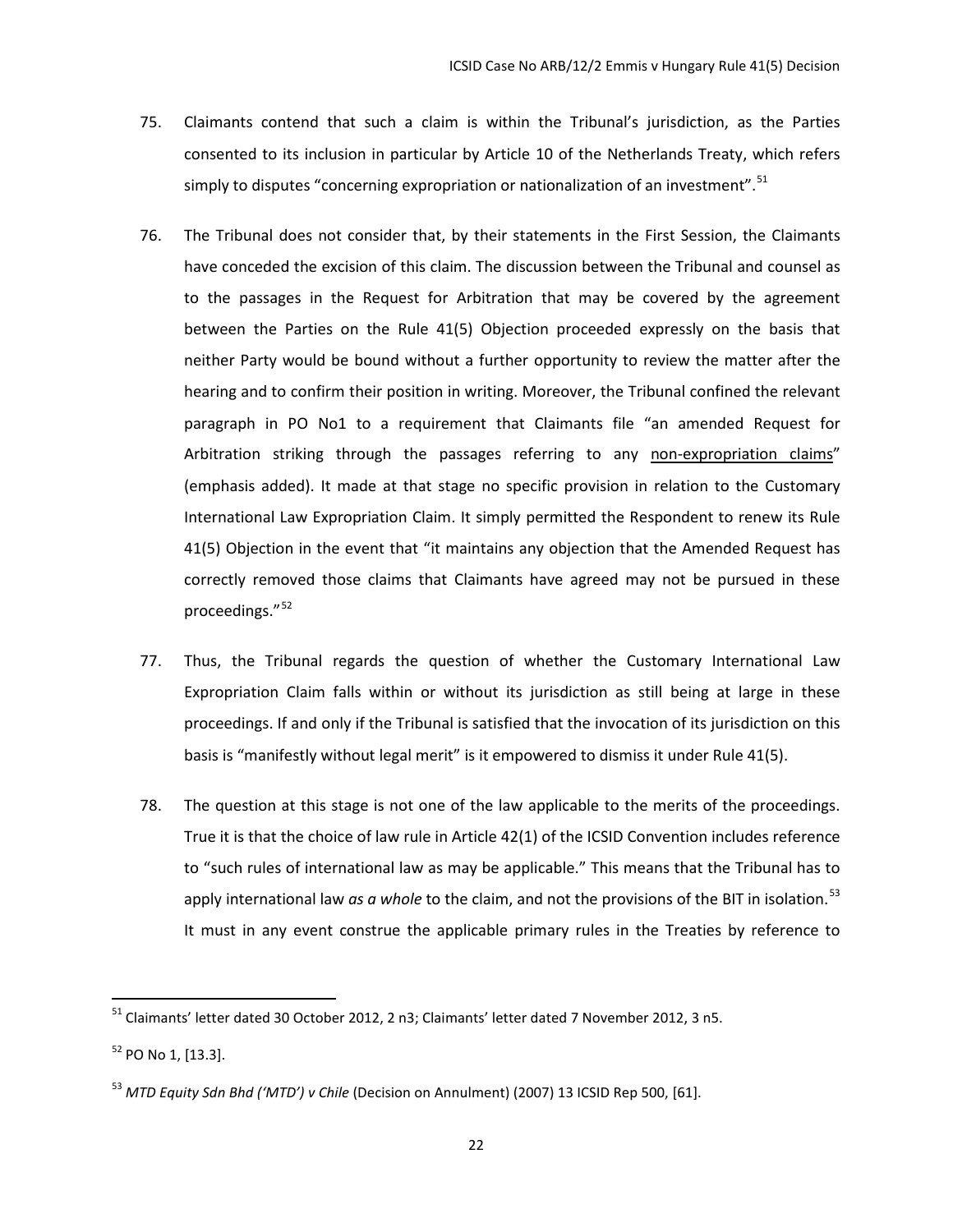other relevant rules of international law applicable in the relations between the parties.<sup>[54](#page-25-0)</sup> In the case of the Netherlands BIT, this point is made expressly in Article 9(6), which provides:

> The arbitral tribunal shall decide on the basis of respect for the law, including particularly the present Agreement and other relevant agreements existing between the two Contracting Parties and the universally acknowledged rules and principles of international law.

- 79. But what is at issue here is not the determination of the content of the applicable treaty norms in the context of international law as a whole, including customary international law. Rather, the Claimants advance an additional separate cause of action for expropriation under customary international law. This therefore raises a question not of applicable law, but of the scope of the Tribunal's jurisdiction *ratione materiae.* Such a question is not determined by reference to Article 42 of the ICSID Convention, which is solely concerned with the law applicable to the merits of a dispute already properly within the jurisdiction of the Centre.<sup>[55](#page-25-1)</sup>
- 80. The jurisdiction of the Centre is determined by Article 25 of the Convention, which requires "consent in writing to submit to the Centre." In the present case, the only instruments of consent relied upon by Claimants are the dispute settlement provisions in the Treaties, namely Article 10 of the Netherlands BIT and Article 10 of the Switzerland BIT. Each of these constitutes a "convention to arbitrate"<sup>[56](#page-25-2)</sup> whose existence, scope and construction as an instrument of consent for the purpose of Article 25 of the ICSID Convention is separate from the other obligations in the Treaty in which it is found. Each such instrument of consent is to be construed by the Tribunal in accordance with the general principles of *pacta sunt servanda*  and good faith in order to "find out and to respect the common will of the parties."<sup>[57](#page-25-3)</sup>
- 81. Article 10 of the Switzerland BIT is, by its terms, limited in the absence of other consent, to "[a] dispute concerning Article 6 of this Agreement". Article 6 contains the Treaty stipulation

<span id="page-25-0"></span><sup>&</sup>lt;sup>54</sup> Art31(3)(c) Vienna Convention on the Law of Treaties, 1969.

<span id="page-25-1"></span><sup>55</sup> *CMS Gas Transmission Co v Argentina* (Decision on Annulment) ICSID Case No ARB/01/8 (September 25,2007), [68]; *Southern Pacific Properties (Middle East) Ltd v Egypt* (Decision on Jurisdiction No 2) (1988) 3 ICSID Rep 131; Schreuer *The ICSID Convention: A Commentary* (2<sup>nd</sup> edn, 2009), 550-2.

<span id="page-25-2"></span><sup>56</sup> *Amco Asia Corp v Indonesia (*Decision on Jurisdiction) (1983) 1 ICSID Rep 394, [14].

<span id="page-25-3"></span><sup>57</sup> Idem.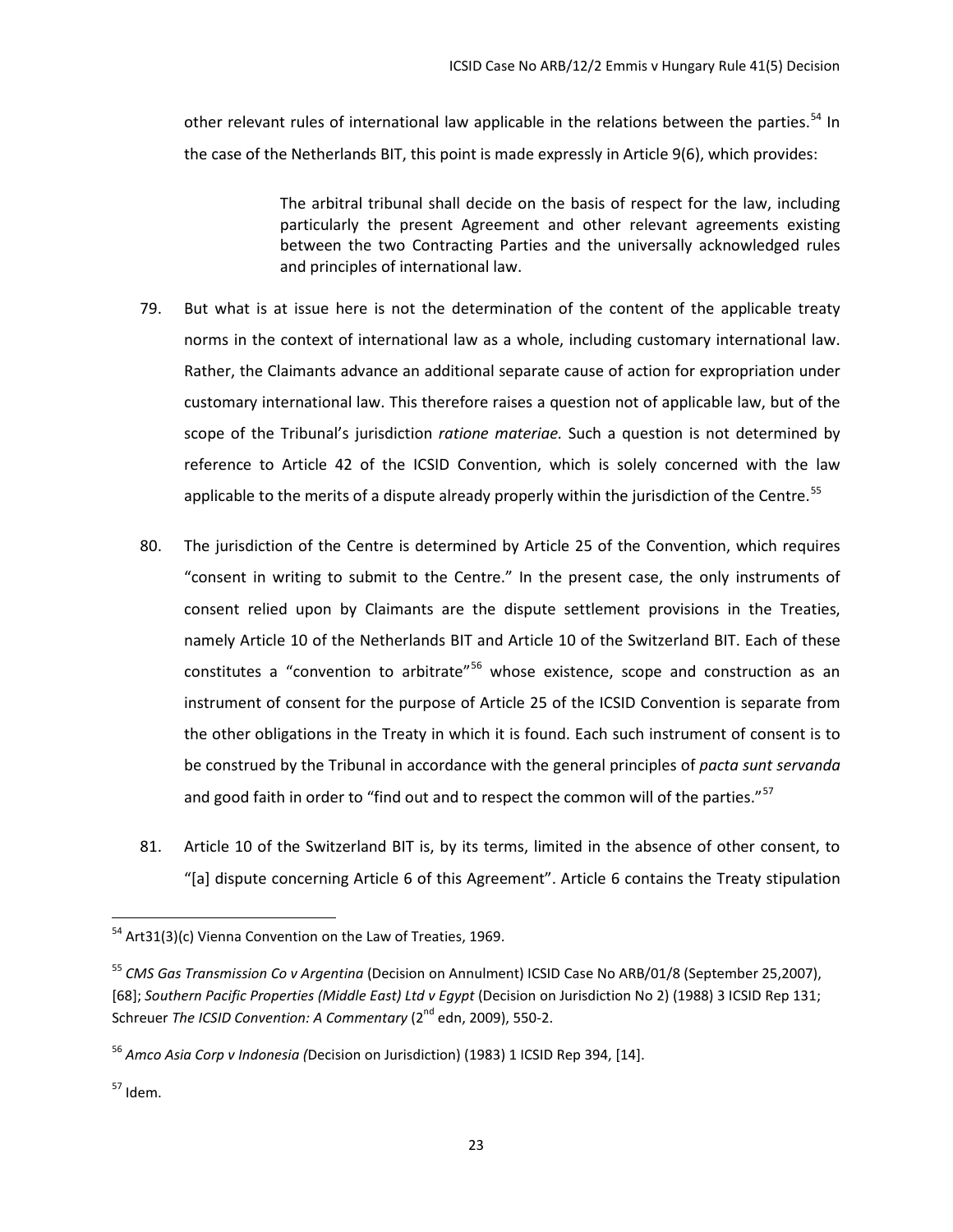in relation to expropriation. This instrument of consent is therefore not wide enough to encompass a separate claim of breach of the customary international law standard of expropriation, but is limited to the treaty standard (construed in accordance with international law as the applicable law). It follows that the Tribunal's jurisdiction *ratione materiae* has been defined by the Contracting Parties.

- 82. However, Article 10 of the Netherlands BIT, on which Claimants have specifically relied in their recent submissions, refers generally to "[a]ny dispute between either Contracting Party and the investor of the other Contracting Party concerning expropriation or nationalization of an investment." Article 10 is not expressly linked to Article 4(1), which sets forth the treaty standard relating to expropriation. Indeed, Article 4(1) does not use the expression "expropriation or nationalization" at all. Instead, it refers functionally to "measures depriving, directly or indirectly, investors of the other Contracting Party of their investments". At this point, the Tribunal does not decide whether the consent to arbitrate "[a]ny dispute … concerning expropriation or nationalization of an investment" in Article 10 of the Netherlands BIT is necessarily limited to disputes founded upon Article 4(1). Expropriation and nationalization are terms that may also properly refer to the standards of customary international law, where such concepts have been widely considered and applied.
- 83. At this stage in the proceedings, the Tribunal need reach no conclusion as to whether there is any difference in the applicable content of the customary international law standard to that set out in Article 4(1) of the Netherlands BIT. Nor indeed need it take a final decision as to whether Article 10 does, as a matter of construction, embrace both the customary international rules on expropriation and the treaty standard. Despite the opportunities afforded to both Parties to develop their written submissions on the Rule 41(5) Objection, the Tribunal does not consider that this question has as yet been sufficiently briefed to enable it to reach a conclusive determination on the point.
- 84. It is sufficient for present purposes to decide that the Customary International Law Expropriation claim is not "manifestly without legal merit" for the purpose of Rule 41(5). It must therefore be allowed to go forward to the hearing on the merits. This finding does not preclude Respondent from maintaining, should it be so advised, an objection to jurisdiction in relation to this claim. But the Tribunal considers that, in view of fact that the Parties are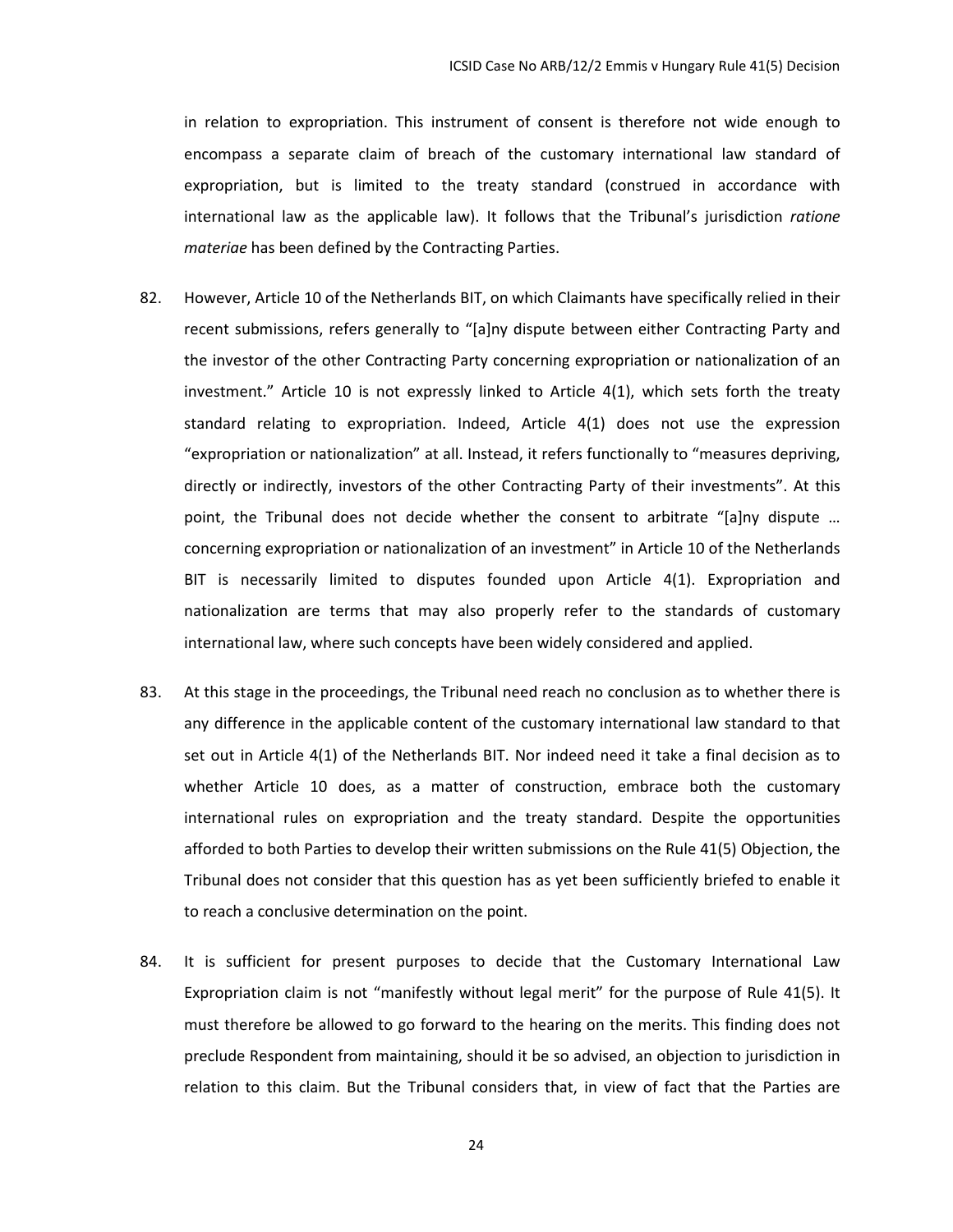agreed that the treaty expropriation claims are within its jurisdiction, and the close overlap between such claims and the customary international law expropriation claim, any such objection, if made, should be joined to the merits.

### <span id="page-27-0"></span>**VII. DECISION**

- 85. **For the above reasons, the Tribunal hereby decides to:**
	- **(1) Grant Respondent's objection under Rule 41(5) of the ICSID Arbitration Rules to the extent of dismissing all Non-Expropriation Claims from these proceedings as being outside the scope of the Tribunal's jurisdiction;**
	- **(2) Deny Respondent's objection under Rule 41(5) in respect of the Customary International Law Expropriation Claim;**
	- **(3) Join any further objection to the jurisdiction of the Centre in respect of the Customary International Law Expropriation Claim, to the extent maintained, to the merits;**
	- **(3) Grant Claimants 14 days from dispatch of this Decision to the Parties within which to file a further Revised Amended Request reflecting the terms of this Decision;**
	- **(4) Reserve all questions as to the costs of the Rule 41(5) Objection.**